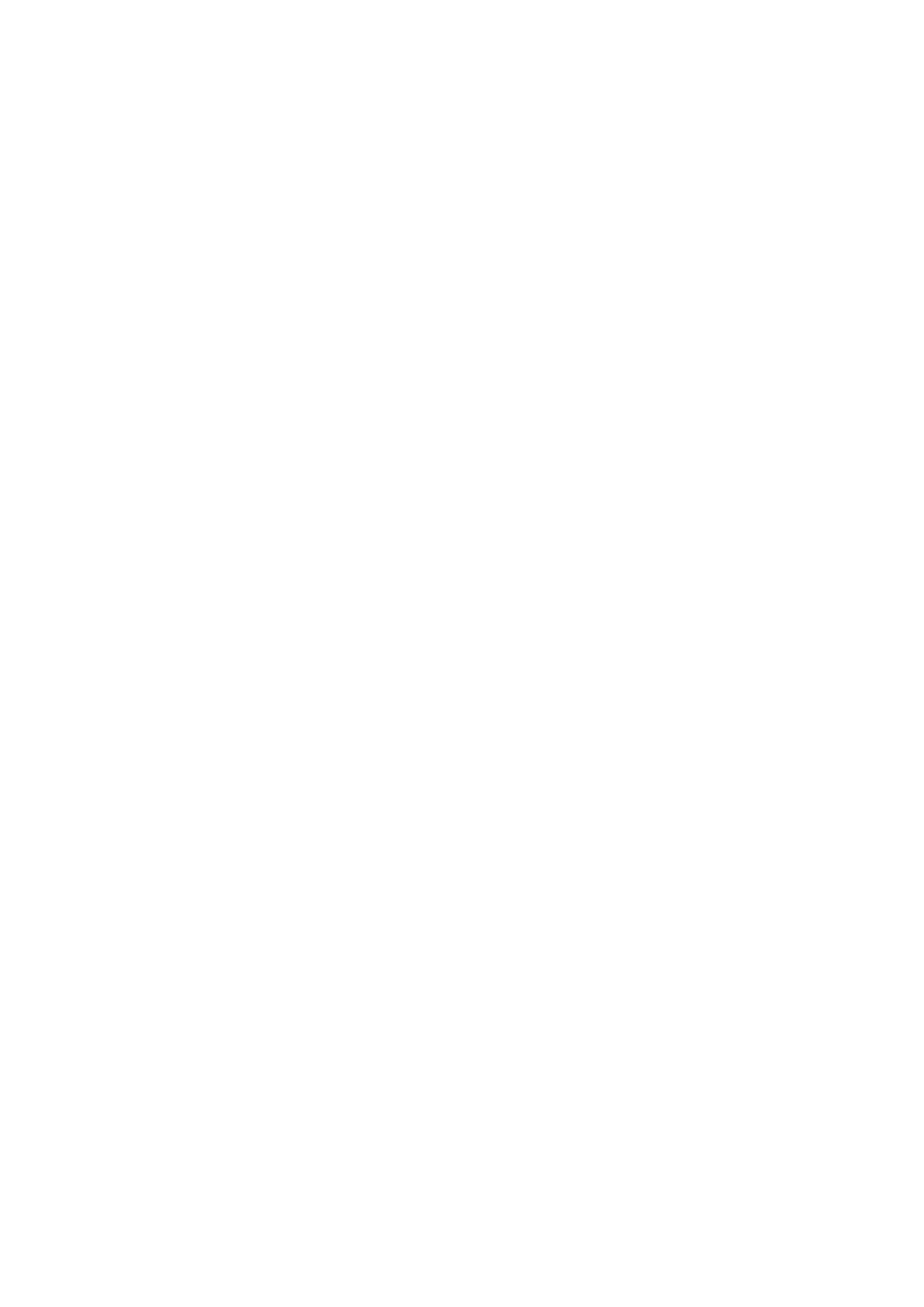## **Contents**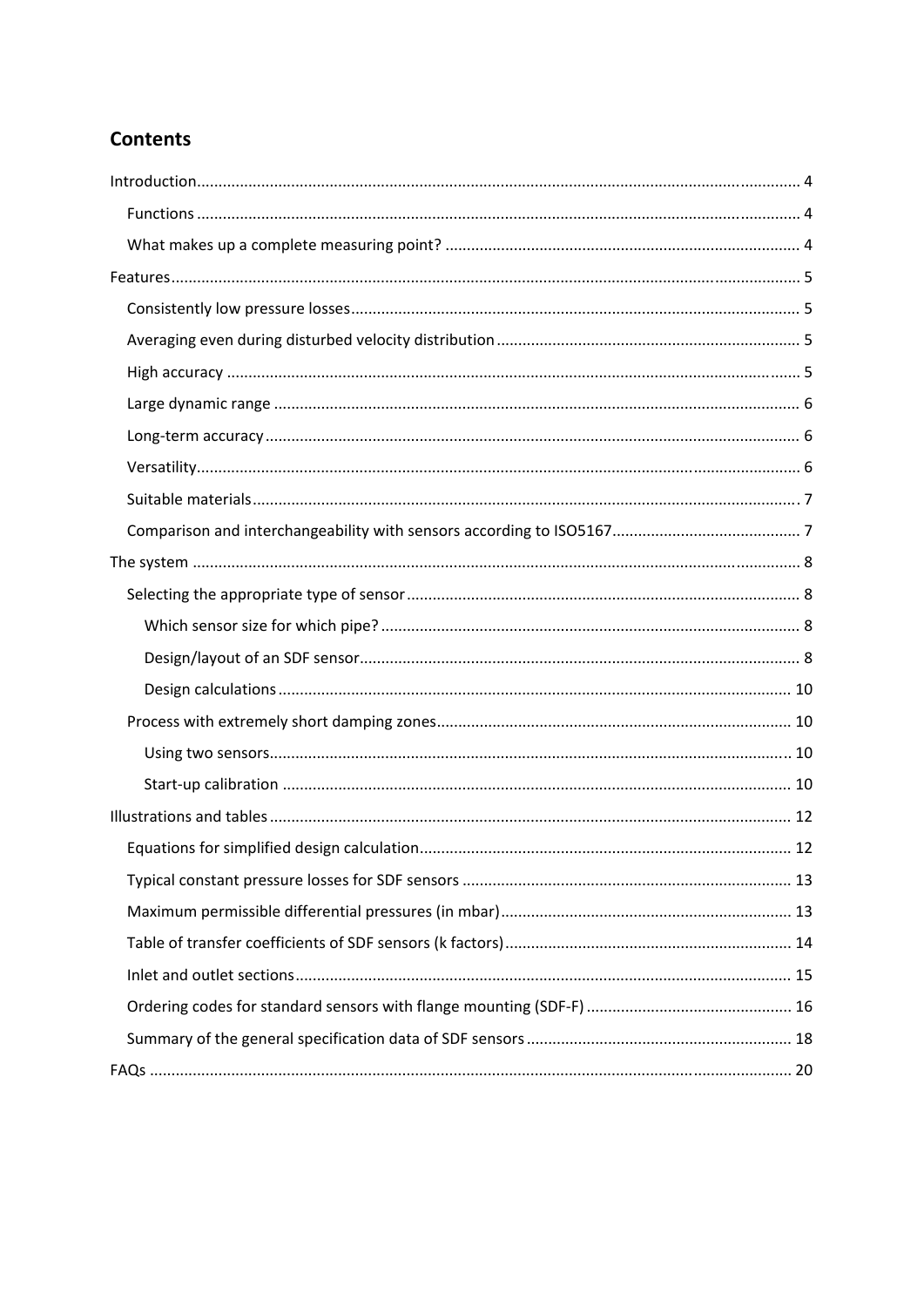## **Introduction**

### **Functions**

A measurement with a differential pressure transducer always consists of a minimum number of components that are absolutely essential:

- the sensor itself, in our case an SDF sensor or a sensor in accordance with ISO5167;
- the transducer, known in common parlance as a "differential pressure transmitter" or more simply as a "transmitter";
- a display or control unit, which begins the process with the result of the measurement.

The accompanying illustration shows in more detail how this minimum configuration operates in practice:



Minimum configuration of a measuring station: 1. SDF flow sensor

2. Shut-off and adjustment valves (3 or 5-way valve block)

3. Electronic differential pressure transmitter

The subsequent indicator or display device is not shown in this diagram. Anything could be located here, from a simple digital display and a process control system. More on this topic later.

The purpose of the adjustment valve is in the zero point calibration of the differential pressure transmitter. This is essential, especially when measuring small quantities.

#### **What exactly do these components do now?**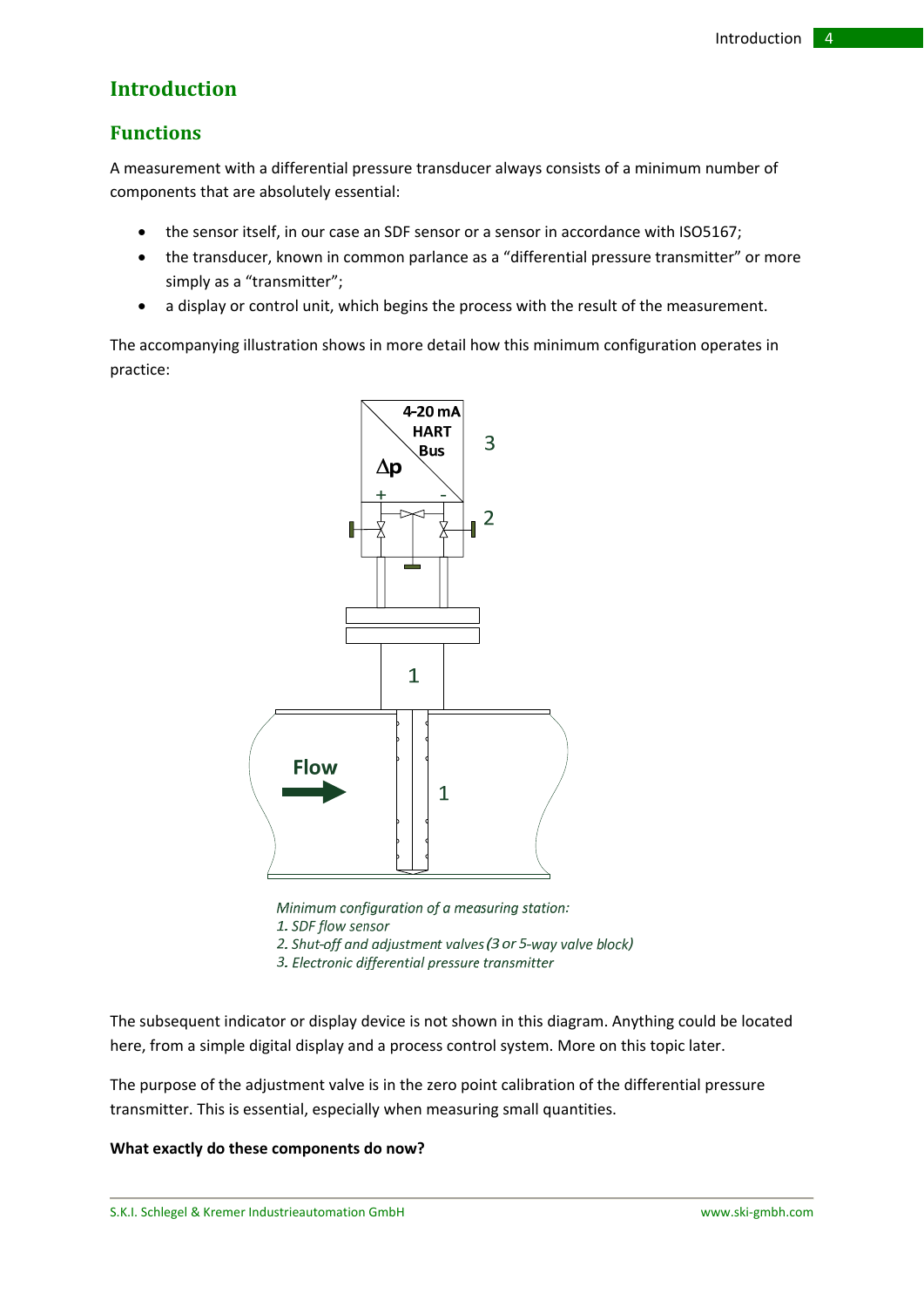The diagram to the right shows a sensor which is mounted transversely in a pipe, in the direction of flow. An over pressure is produced on the upstream side, due to the congestion of the flowing medium, in addition to the static pressure already in the existing pipeline (shown in red in the illustration).

A negative pressure zone is produced at the back of the sensor ("downstream side") thanks to the external shape of the sensor profile (represented in green).

The (pressure) difference between these two sides is passed via the sensor out through the pipeline and led to the aforementioned differential pressure transmitters. Its task is to convert the differential pressure into an electrical signal that can be processed in due course with simpler means.

...... ....... ....... ........ ..... .....

The relationship between differential pressure

 $Δp$  and the flow rate to be measured v is described for a medium with the density  $ρ$  and for this type of flow sensor by the following equation:

$$
v = k * \sqrt{\frac{2 * \Delta p}{\rho}}
$$

More on that in subsequent sections.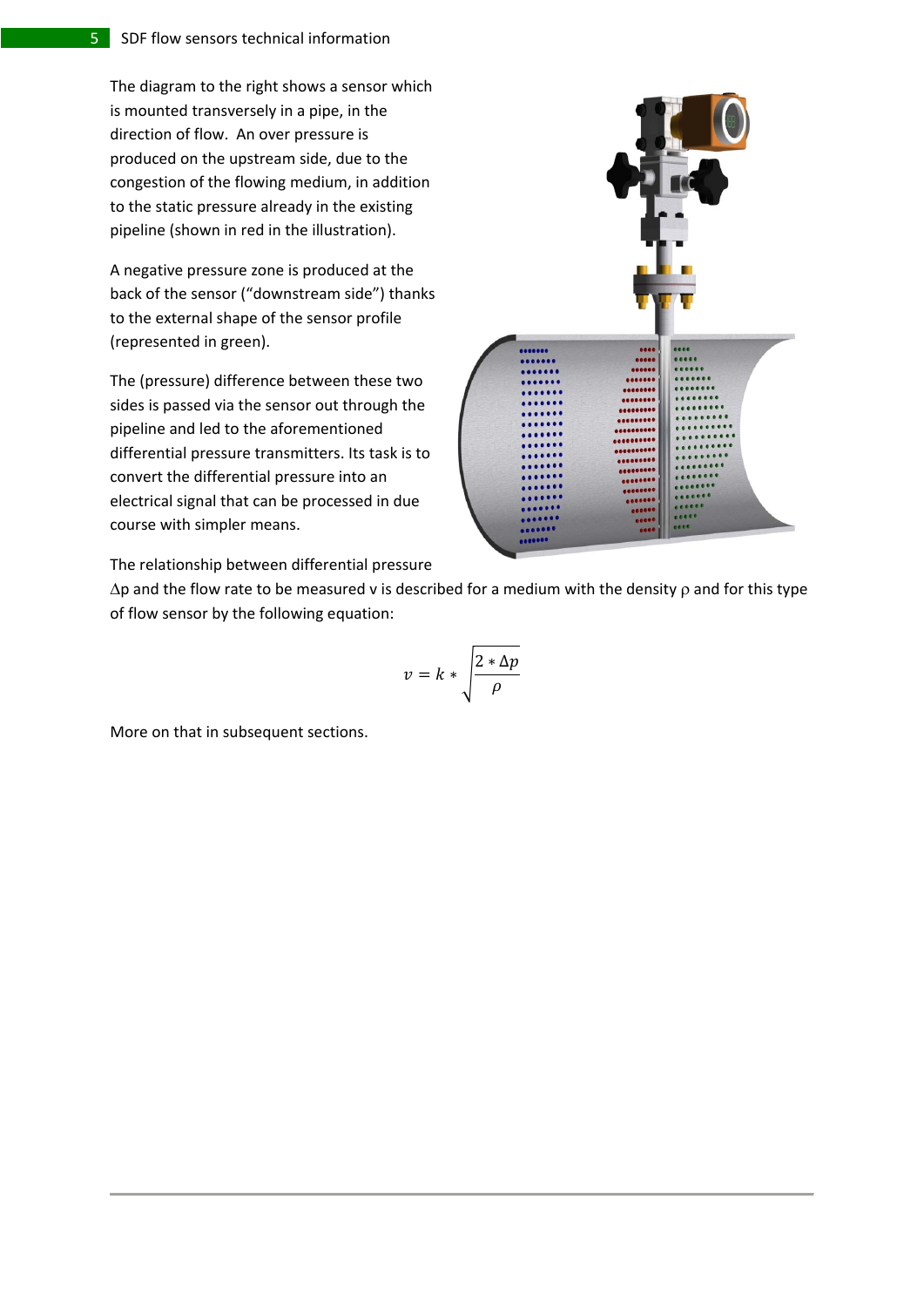## **What makes up a complete measuring point?**



**Fully configured measuring station (example):**

- **1. Flow measurement device with SDF‐sensor, 3‐way valve block, differential pressure transmitter**
- **2. Absolute pressure transmitter**
- **3. Pt100 temperature sensor (built into the protective case)**
- **4. Processor with compensation of the p and T influences on the medium's density**

The above-mentioned complete measuring point is required if the influences of pressure and temperature on the measurement are to be corrected. This involves correcting the properties of the medium as well as those of the pipe expansion for example, among other things.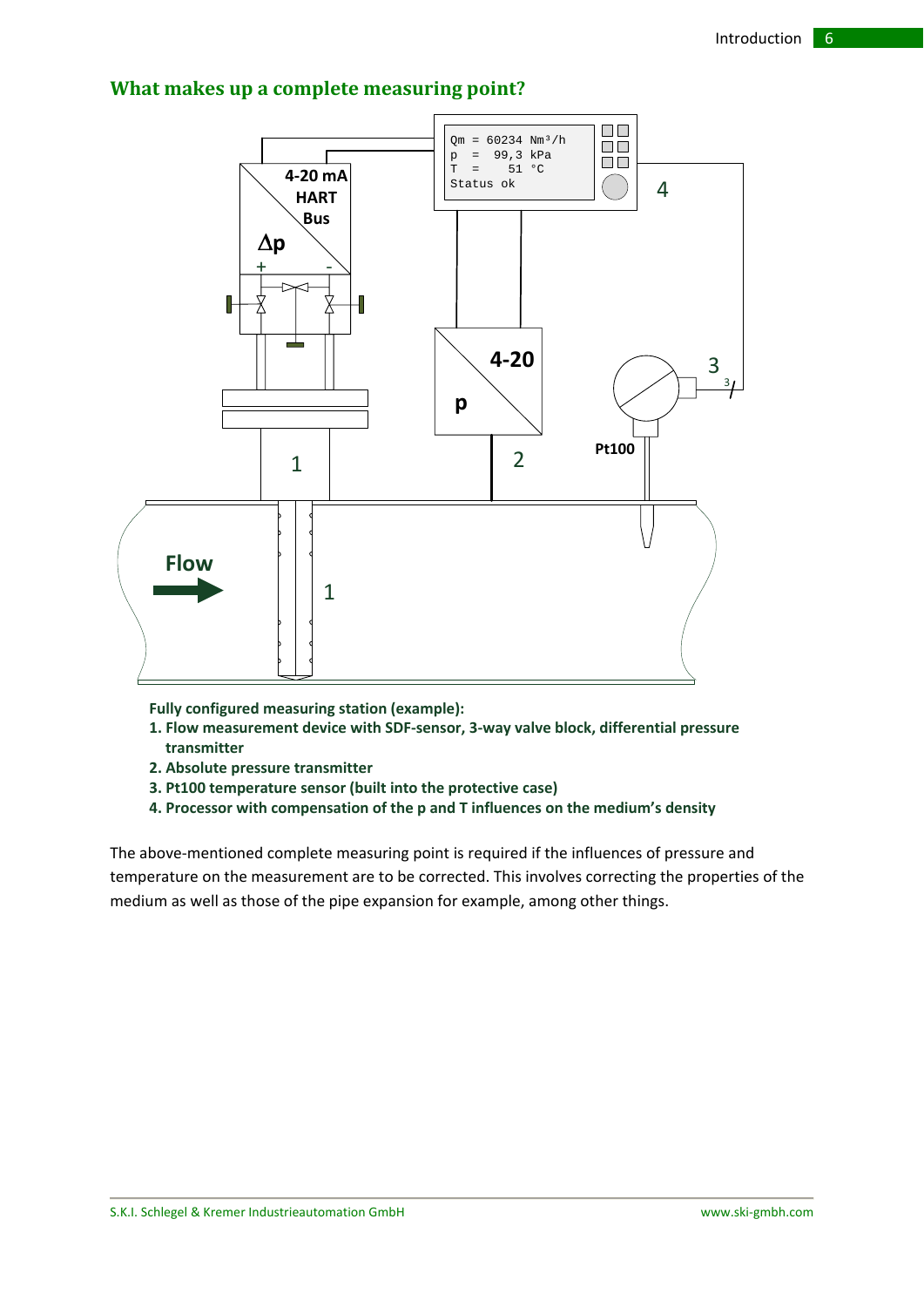## **Features**

### **Consistently low pressure losses**

In piping systems, pressure losses are, more often than not, undesirable side effects. Minimising these is one of the main requirements in the search for appropriate instruments. Therefore, devices with no narrowing of the pipe cross section are particularly useful. These include ultrasound measuring devices or magnetic‐inductive flow meters. Both methods have limitations, however, which often exclude their use.

SDF sensors are very often installed where differential pressure transmitters can also be used according to ISO 5167 standards or to specific manufacturer standards. The following table shows the comparison of pressure losses and the resulting loss in the steam's working capacity between a typical measurement orifice and an SDF sensor in a very ordinary steam measurement. The example shows that the pressure losses costs a lot of power and therefore also a lot of money.

|                                    | <b>Orifice</b> | <b>SDF</b> sensor | <b>Unit</b> |
|------------------------------------|----------------|-------------------|-------------|
| Max. differential pressure (1)     | 200            | 23.55             | mbar        |
| Constant pressure loss             | 63             | 12                | % of $(1)$  |
| <b>Flow</b>                        | 11562          |                   | kg/h        |
| <b>Condition before the sensor</b> |                |                   |             |
| Absolute pressure                  | 400.0          |                   | kPa         |
| Temperature                        | 150.0          |                   | °C          |
| <b>Condition after the sensor</b>  |                |                   |             |
| Absolute pressure                  | 387.4          | 399.7             | kPa         |
| Temperature                        | 149.99         | 149.99            | °C          |
| <b>Exergy loss per hour</b>        | 19.35          | 0.43              | <b>kWh</b>  |

## **Averaging even during disturbed velocity distribution**

In this section we show you the particular suitability of the SDF sensors in reducing the need for damping zones in comparison with other methods of measurement by

- geometric averaging of the velocity over the cross section v
- the special relationship between the size of the openings with the interior volume of the measuring sensor
- the completely symmetrical arrangement of the measuring holes on the front and the back.

One of the "secrets" of the SDF sensors is the arrangement of the measuring orifices. They are distributed over the sensor profile in such a way that a geometric averaging is carried out.

If we compare this behaviour of SDF‐sensors with an ultrasonic flow meter for example, it quickly becomes clear that ultrasound machines measure each individual flow line the same – regardless of its actual predictive value of the flow rate. The ultrasound runs for a specified time through the internal

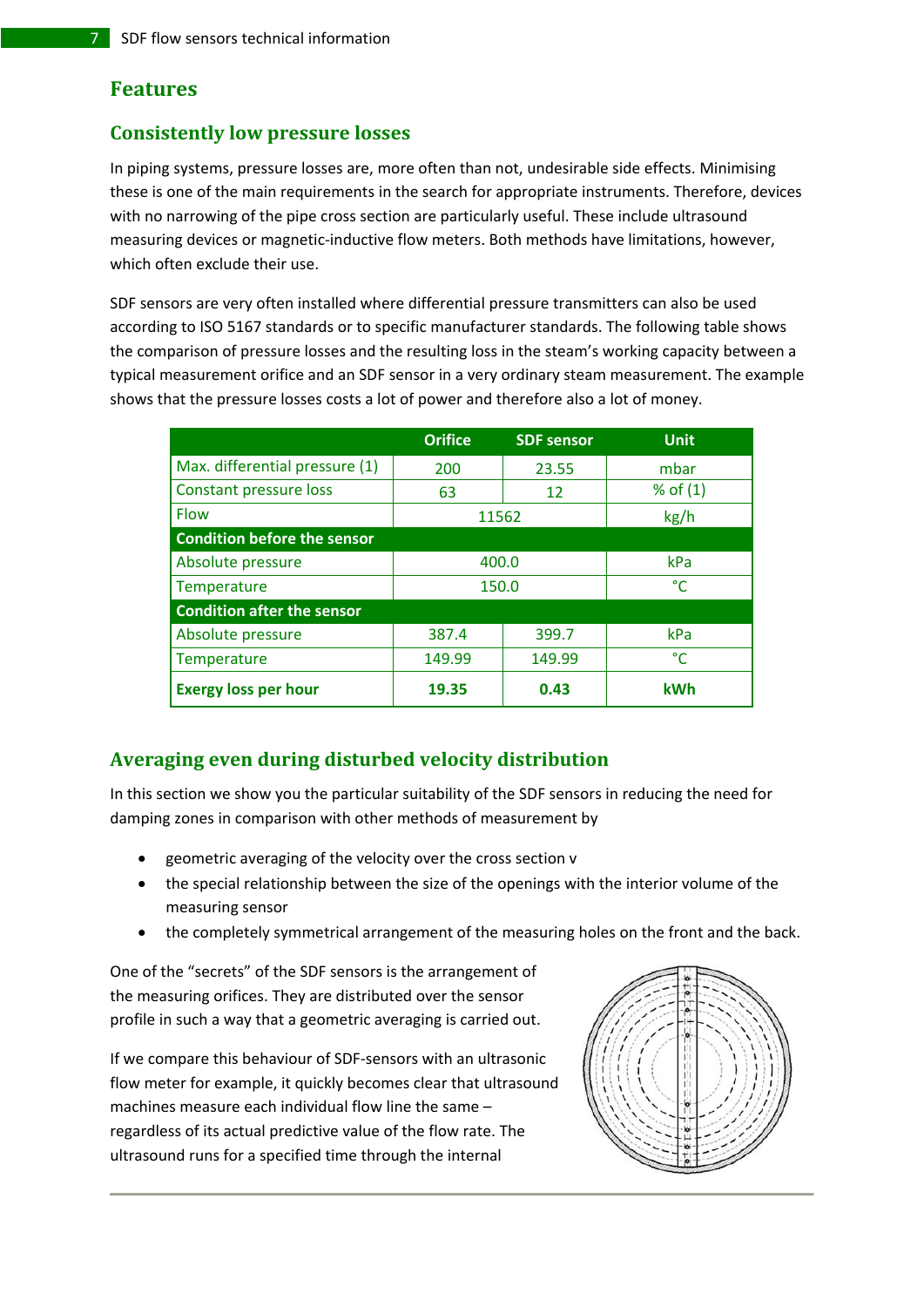diameter – the runtime of the ultrasound is a measure for the arithmetic mean of the flow velocity in the flow lines. This draws on the usual practice of unequal distribution of velocity after the inevitable systematic errors.

A second secret of the short inlet distances that can be achieved with SDF sensors, also in contrast to all other pitot sensors on the market, brings up an analogy to electrical engineering: the **characteristic ratio of the size of the port openings to the volume of the sensor** behaves hydraulically similarly to the way an electrical RC circuit behaves in electrical terms. A large volume buffers compensation flows, a large (flow) resistance reduces balancing processes using externally applied signal differences. In other words: different velocity distributions in a pipe lead to different dynamic conditions in the area of the measured orifices. These differences can lead to transient currents, which could in some cases even cause reverse flows from the sensor to filter out into the process. This eliminates or at least reduces the specific design of the SDF sensor with massive internal volume at comparatively minimal size of the measuring orifices. The same goes for pitot measurement sensors with slots on the upstream side – easy to produce, but metrologically wrong!

A third "secret" for accurate measurements in short damping zones has actually been common knowledge for some time now: the acquisition of a pitot sensor manufacturer by the ABB Group has made the fact that only such pitot sensors are able to measure accurately, and to determine the flow before and after the damming body with equal accuracy, more important. The idea of the "famous" static pressure which is apparently measured downstream, is nonsense, both in theory and in practice. A flow sensor must have the same number of orifices on both the upstream side and the outflow side, and these must also lie in the same flow line.

#### **High accuracy**

In this section we will give you an insight into the results of hundreds of experiments on test rigs, in which SDF sensors were tested for the deviation of our stated flow rates from the real measured values.

SDF sensors provide, in comparison with the standard measuring orifices and nozzles in accordance with ISO 5167, a highly linear output signal. This means that regardless of the flow velocity and the media properties, the transfer characteristic of an SDF sensor remains stable under all specified conditions. This is not the case for most orifices and nozzles according to ISO 5167. The problems are shown in the following table: if an orifice measurement deviates from its design point, the systemrelated measurement errors increase considerably. The same problem arises with nozzles. Among the sensors according to ISO 5167 only the traditional Venturi tube is as free from the influence of the Reynolds number as an SDF sensor.

Sample application of steam ID=250 mm, design data: pressure = 4bar abs., temperature =  $150^{\circ}$ C, air regulator opening  $d = 120$  mm (b = 0.48). The information available through the ISO 5167 deviation with the application of the transfer coefficient C from the design point on the respective operating point: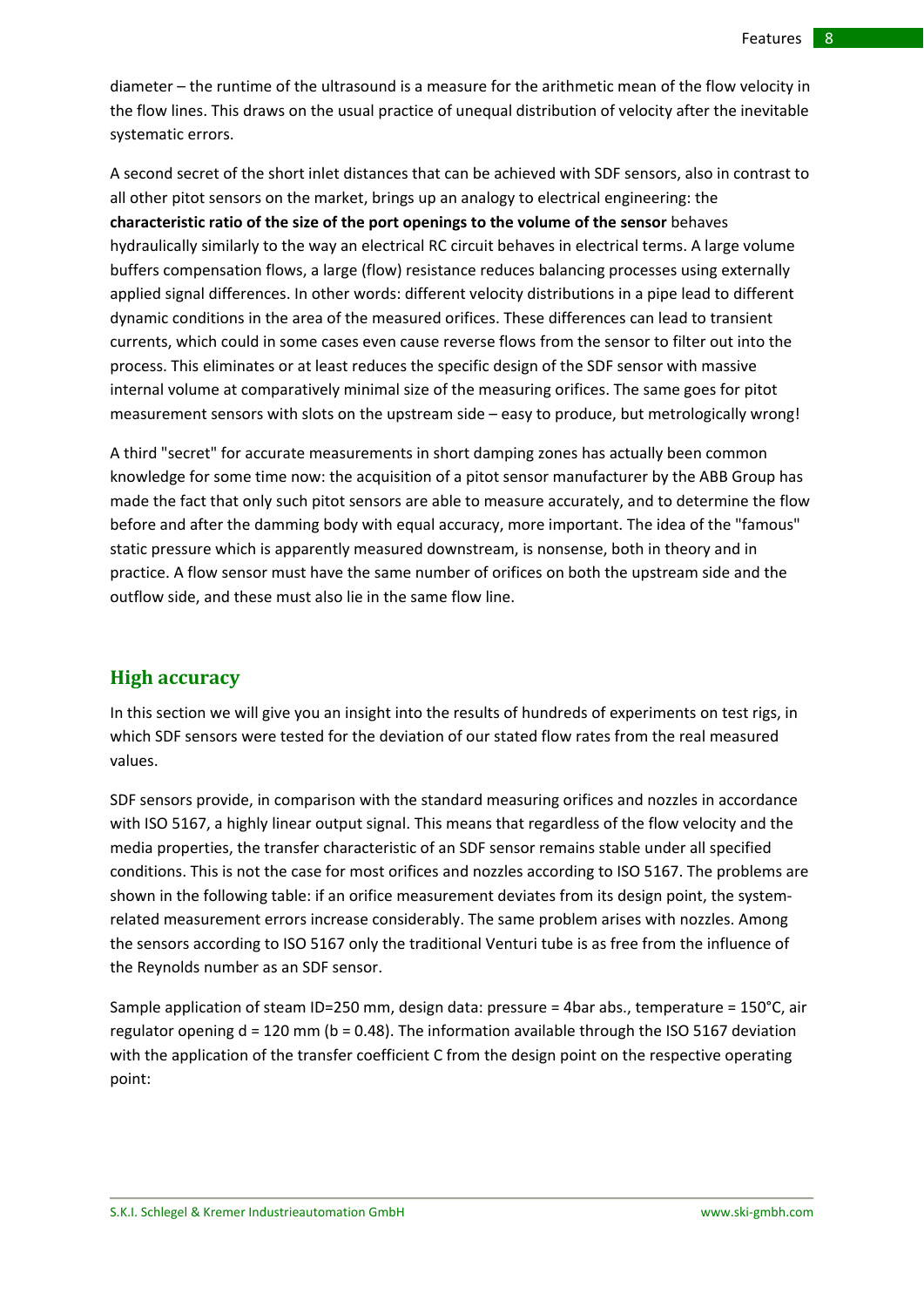#### SDF flow sensors technical information

| Differential pressure | Indicator qm | True value qm | <b>Error rate</b> |
|-----------------------|--------------|---------------|-------------------|
| 12,5                  | 2891         | 2975          | 2.85%             |
| 25                    | 4088         | 4201          | 2.69%             |
| 50                    | 5781         | 5919          | 2.33%             |
| 100                   | 8176         | 8307          | 1.58%             |
| 200                   | 11562        | 11562         | 0.00%             |
| 400                   | 16352        | 15818         | $-3.38%$          |

The errors quoted here do not include the already existing measurement uncertainty of an ISO5167 differential pressure transmitter. These errors must be counted in addition to the aforementioned linearity errors.

In comparison, here are the uncorrected measurement errors of an SDF sensor in a test run with a national calibration laboratory (\*):

| Ergebnis der Kalibrierung<br>Calibrationresul |                    |                 |              |          |                 |                  |                         |               |  |
|-----------------------------------------------|--------------------|-----------------|--------------|----------|-----------------|------------------|-------------------------|---------------|--|
| Ausg. mA Soll<br>mA                           | Ausg. mA Ist<br>mA | Dichte<br>kg/m3 | Soll-Volumen | Messzeit | Impulse<br>[mA] | Soll-Masse<br>kg | <b>Belastung</b><br>t/h | Messabw.<br>% |  |
| 4,3946                                        | 4,3916             | 999,70          | 805,74       | 379,25   | 83276           | 805,498          | 7,65                    | $-0,77$       |  |
| 4,7659                                        | 4,7715             | 999,70          | 756,01       | 183,35   | 43743           | 755,783          | 14,84                   | 0,73          |  |
| 5,5979                                        | 5,6053             | 999,70          | 817,22       | 95,00    | 26625           | 816,975          | 30,96                   | 0,46          |  |
| 8,6691                                        | 8,6346             | 999,70          | 8679,00      | 345,28   | 149067          | 8676,396         | 90,46                   | $-0.74$       |  |
| 11,8055                                       | 11,7827            | 999,70          | 8819,00      | 209,87   | 123642          | 8816,354         | 151,23                  | $-0,29$       |  |
| 15,3691                                       | 15,3442            | 999,70          | 8493,00      | 138,76   | 106458          | 8490,452         | 220,28                  | $-0,22$       |  |
| 18,4921                                       | 18,5254 999,70     |                 | 8508,00      | 109,05   | 101010          | 8505,448         | 280,79                  | 0,23          |  |

(\*) In this case, we point out that manufacturers repeatedly present various measuring instruments with exaggerated accuracy test results that were not produced at accredited facilities. Thus, these results are not verifiable. We argue that in many cases they also can not be confirmed. We would therefore like to take this opportunity to point out that our testing and calibration results come from PTB‐accredited test facilities and can withstand any investigation!

### **Large dynamic range**

Manufactured using the above calibration, a wide range of flow measurement using an SDF sensor becomes possible. Thanks to the high linearity of an SDF sensor this measurement method surpasses others considerably.

Consider the example of a vortex meter, as used in many applications. It has the reputation of having an extremely wide measuring range. An unsubstantiated legend, as it turns out on closer inspection. On the home page of a well‐known manufacturer of such devices, the following equation is given to determine the minimum flow rate.

$$
DN 40...300 \rightarrow v_{min}^* = \frac{7}{\sqrt{\rho [kg/m^3]}} [m/s]
$$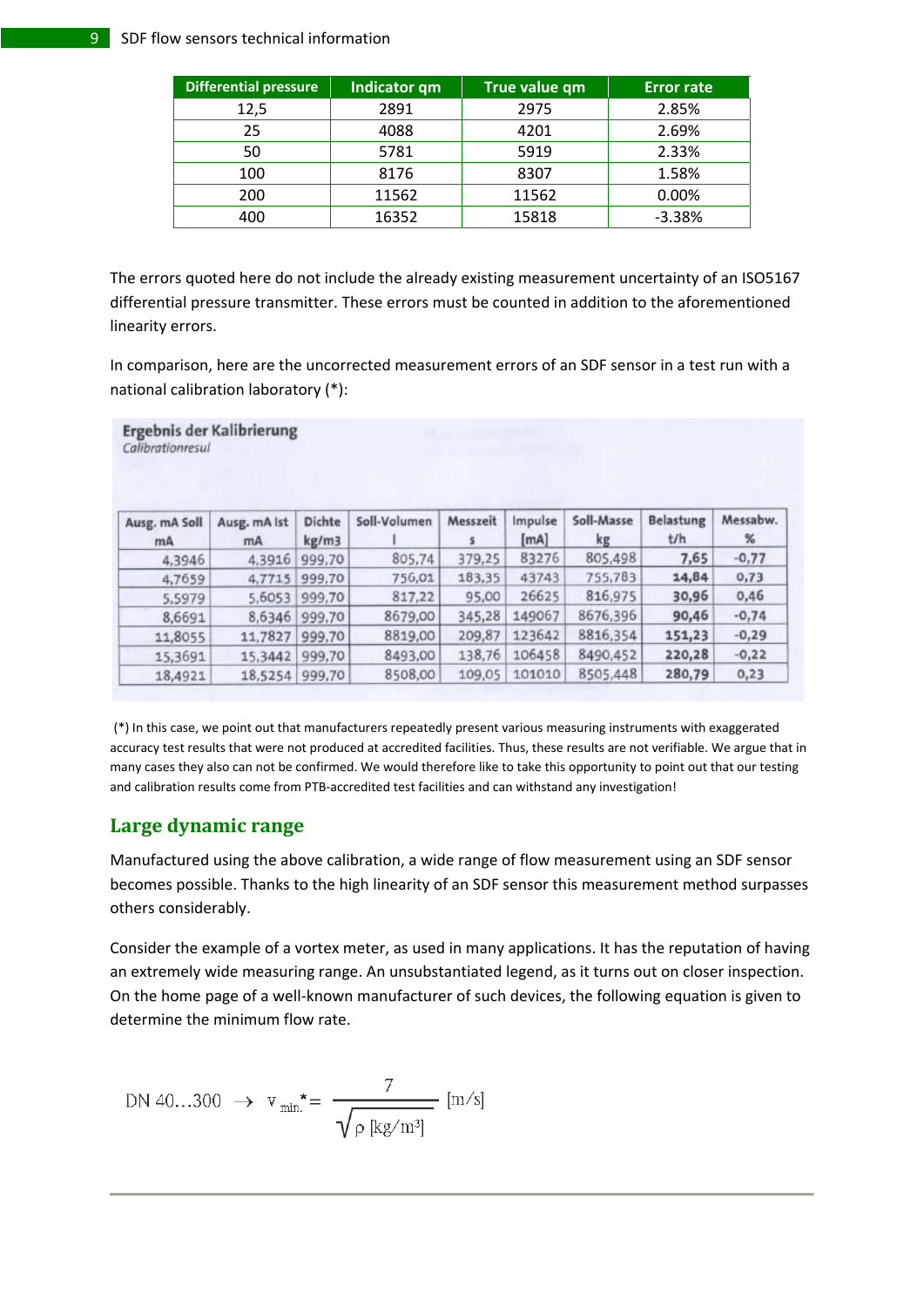For water, this results in a minimum velocity of 0.22 m/s. Converted to the mass flow, a vortex frequency counter, in our above calibration measurement, could not achieve a flow rate below 39 t/h anymore. In our example, the measurable vapour mass flow ends at 1800 kg/h. An SDF sensor with measuring range switch thus offers up to five times higher dynamic than a vortex frequency counter in a relevant technical field. The same is true in comparison with many other methods of measurement.

#### **Longterm accuracy**

To function properly, measuring orifices need the edge radii to adhere to the orifice plate. These radii are enlarged by the medium coating them. The result: the orifices become inexact and ultimately imperceptibly useless.

In comparison: on a type 22 SDF sensor an unrealistic 10% will be removed from the outer section due to abrasion, which produces an additional deviation of 0.49% on the measurement value. In other words – normal wear and tear shows no detectable effect on the measurement result.

### **Versatility**

SDF sensors can be used universally. Basically, they can be used anywhere where other differential pressure transmitters would also be considered suitable. This applies not only to orifice plates, nozzles and traditional venturi pipes according to ISO5167, but "V Cones" and other exotic devices, to which special properties are attributed.

Specifically, the fields of application include

- technical and natural gases, even those with high steam content (such as biogas and landfill gas), contaminated by dust or corrosive elements
- liquids (such as boiler feed water, condensate and thermal oil)
- steam, even at very high pressures and temperatures.

SDF sensors are not suitable for pastes, sludges and adhesive media. In conductive water SDF sensors are suitable, especially for small diameters but magnetic inductive measuring devices are, in economic and technical measurement terms, the device of choice.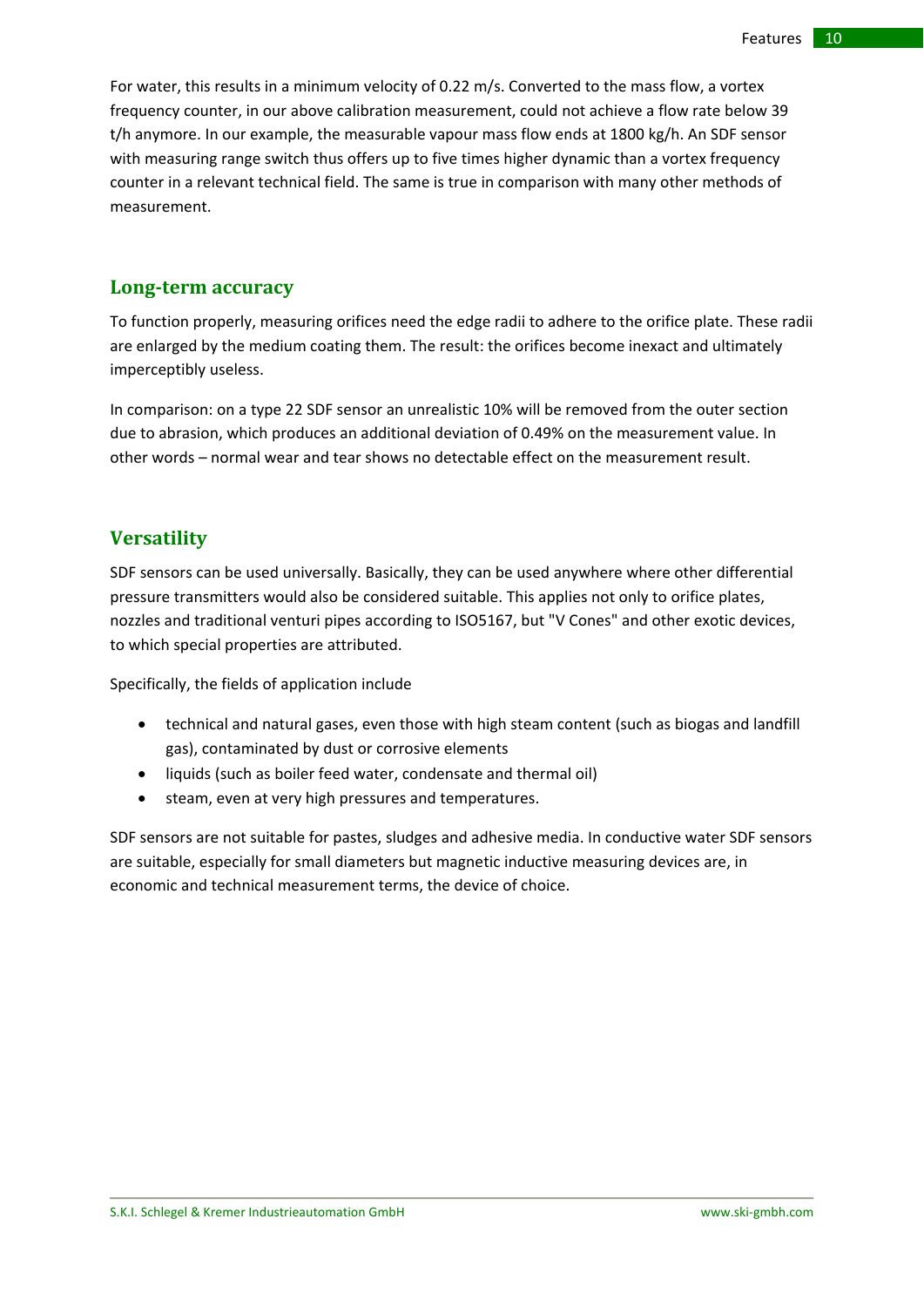## **Suitable materials**

| <b>Material</b>          | <b>Use/application</b>                                                                                                                                            |
|--------------------------|-------------------------------------------------------------------------------------------------------------------------------------------------------------------|
| 1.4571                   | Standard materials of SDF sensors (optional: materials for weld-on<br>mounting parts)                                                                             |
| 2.4816 (Inconel 600)     | High temperature materials for temperatures of up to 900°C                                                                                                        |
| 2.4633 (Inconel 602)     | High temperature materials for temperatures of up to 1150°C with high<br>resistance to corrosion, but unsuitable for air over 1000°C                              |
| 1.4539                   | Corrosion resistant austenitic steel - use for wetted parts in SDF sensors                                                                                        |
| <b>P235GH</b>            | Material for welded attachments for mounting an SDF sensor in the<br>pipe. Continuous operation up to 400°C                                                       |
| 1.5415 (15/16 Mo 3)      | Temperature-resistant steel boiler (suitable up to 530°C wall<br>temperature)                                                                                     |
| 1.7335 (13CrMo4-5        | Alloy steel stable at high temperatures (suitable up to 560°C wall<br>temperature) - the use of SDF-weld-on components in high-<br>temperature steam measurements |
| 1.7380 (10CrMo9-10)      | Alloy steel stable at high temperatures (suitable up to 590°C wall<br>temperature) - use for SDF weld-on components in high-temperature<br>steam measurements     |
| 1.4923 (X22CrMoV 12-1)   | Extremely high temperature resistant stainless steel for live steam<br>applications with operating temperatures over 600°C                                        |
| 1.4841 (X15CrNiSi 25 20) | Heat-resistant stainless steel suitable for temperatures in a range from<br>900 to 1120°C, including air                                                          |

## **Comparison and interchangeability with sensors according to ISO5167**

| <b>Criterion</b>       | <b>Orifices</b> | <b>Nozzles</b> | <b>Traditional</b><br>Venturi | <b>SDF</b> sensors | <b>Accuflo</b>               |  |
|------------------------|-----------------|----------------|-------------------------------|--------------------|------------------------------|--|
| <b>Pressure loss</b>   | High            | High           | Low                           | Low                | Low                          |  |
| <b>Accuracy</b>        | Limited         | Limited        | High                          | High               | Very high                    |  |
| Long-term<br>stability | Low             | Given          | Very high                     | Very high          | Very high                    |  |
| <b>Price</b>           | Low             | High           | Very high                     | Low-medium         | High                         |  |
| <b>Installation</b>    | Complex         | Complex        | Complex                       | Easy-medium        | <b>Medium</b><br>Plug'n Play |  |
| <b>Dynamics</b>        | Limited         | Limited        | High                          | High               | Very high                    |  |
| <b>Standardisation</b> | <b>Yes</b>      | Yes            | <b>Yes</b>                    | No                 | No.                          |  |
| <b>Calibration</b>     | Complex         | Complex        | Complex                       | Possible           | Standard                     |  |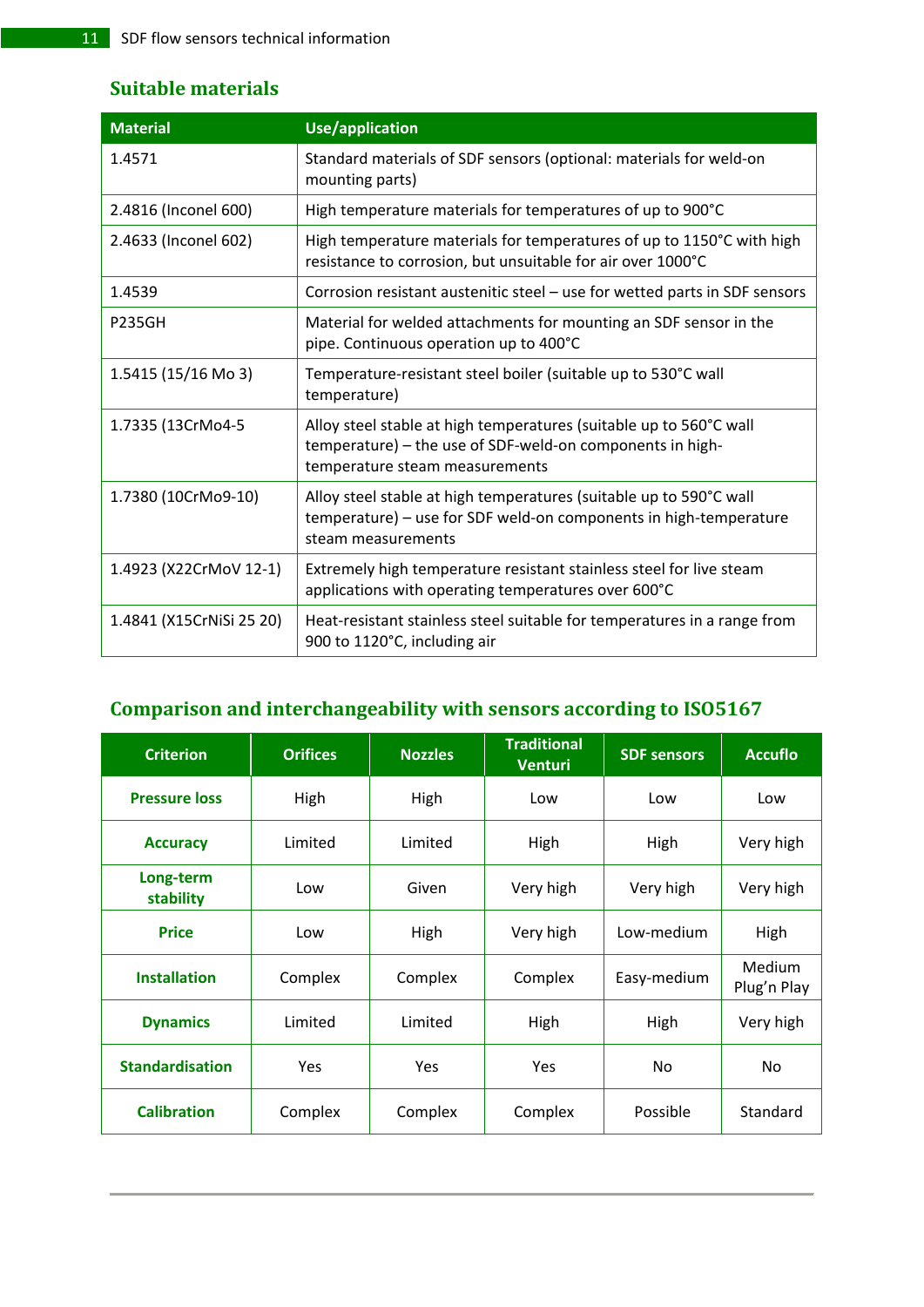## **The system**

### **Selecting the appropriate type of sensor**

In this section we will show you how to select a suitable SDF‐type sensor based on the essential features of your application. In most cases, this specification can be performed very quickly and easily. If you are still unsure, please contact our specialists who are always happy to advise you.

#### **Which sensor type for which pipe?**

The sensors – in other words, the size of the wetted profile, depends primarily on the inner diameter of the pipeline, but the mechanical loading of the sensor by the flow and the resulting mechanical stresses must also be taken into account. The chart below shows the diameter ranges for the use of individual sizes:



Attached you will find the table "Maximum permissible differential pressure (in mbar)" (page 3), with whose help the smallest yet most appropriate SDF flow sensor for a specific application can be determined.

#### **Design/layout of a SDF sensor**

In this section we will show you an example of the composition of an order reference code for the SDF sensors, allowing you to even specify the correct sensor in most cases.

Typically the order reference code of an SDF sensor reflects the sensor completely. Conversely, you can therefore find out what constitutes a sensor, just by studying the order reference code. Therefore, the best way to explain the composition of an SDF sensor is to use a concrete example of an order reference code: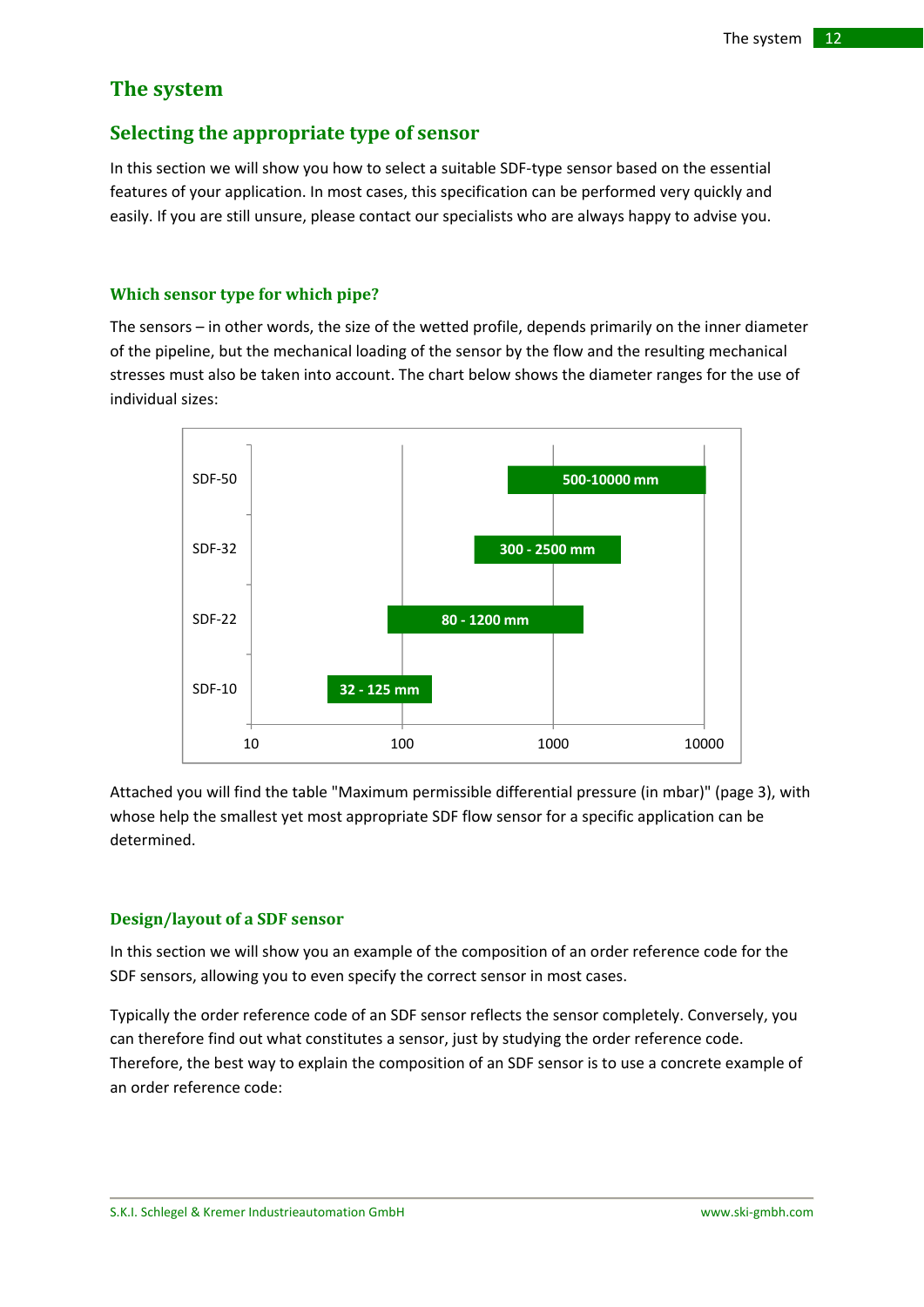#### SDF-F-107.1 mm-3.6 mm/50 mm-S-C-0-PN16-FPK-DE3-T1-V

Such a sensor is a typical sensor, used for the measurement of gases and liquids. The order reference code can be understood with the help of the table "Order reference codes for standard sensors with flange (SDF‐F)," on page 3.

| 1                       | <b>SDF</b>  | Product ID                                                              |
|-------------------------|-------------|-------------------------------------------------------------------------|
| $\overline{2}$          | F           | Basic design: here "F" stands for a sensor which is mounted by          |
|                         |             | means of a flange on a counter flange welded to the pipeline.           |
| 3                       | 107.1mm     | The inner diameter of the pipeline                                      |
| 4                       | 3.6mm/50mm  | The figure on the left represents the wall strength of the pipeline;    |
|                         |             | the figure on the right represents the strength of a potentially        |
|                         |             | available insulation. If there is no insulation, this figure is absent. |
| 5                       | <b>S</b>    | This letter represents the material of the sensor itself. "S" stands    |
|                         |             | for standard material 1.4571.                                           |
| 6                       | $\mathbf C$ | The pipeline material: here "C" stands for the "material group 2",      |
|                         |             | i.e. the simple carbon steels (e.g. P235 GH). The "E" stands for weld-  |
|                         |             | on components made of stainless steel Mat.Nr. 1.4571 (material          |
|                         |             | group 1). We manufacture the weld-on components from the raw            |
|                         |             | material.                                                               |
|                         |             |                                                                         |
| $\overline{\mathbf{z}}$ | $\bf{0}$    | End support: "0" stands for "no end support"                            |
| 8                       | <b>PN16</b> | Pressure stages in plain text                                           |
| 9                       | <b>FPK</b>  | Connecting the primary barrier. This is required to be able to shut     |
|                         |             | off the line upon removal of the electrical differential pressure       |
|                         |             | transmitter. Here the downwardly facing, comfortable flange             |
|                         |             | version ("FPK") was chosen, which also allows for the installation of   |
|                         |             | a thermometer in the sensor.                                            |
| 10                      | DE3         | Type of primary barrier chosen: "DE3" stands for a stainless steel      |
|                         |             | three-way valve block with double-sided 7/16"-UNF cadmium-              |
|                         |             | plated carbon steel screws.                                             |
| 11                      | <b>T1</b>   | Accessories: here "T1" stands for an integrated Pt100 resistance        |
|                         |             | thermometer in 3-conductor version with replaceable measuring           |
|                         |             | insert without electric transmitter in the connection head.             |

Using this system, the code

#### "**SDF‐DF‐10‐54.5mm‐2.9mm‐S‐C‐0‐PN16‐KT‐FWC‐0‐H**"

describes a standard steam sensor with flange connection on a horizontally-running carbon steel pipeline DN50 PN16, including compact mounting of the differential pressure transmitter on a carbon steel five‐way block, which itself is directly mounted on the condensation vessel integrated on the connecting head. This version is readily available for temperatures up to 300°C – also with custom valves for higher temperatures.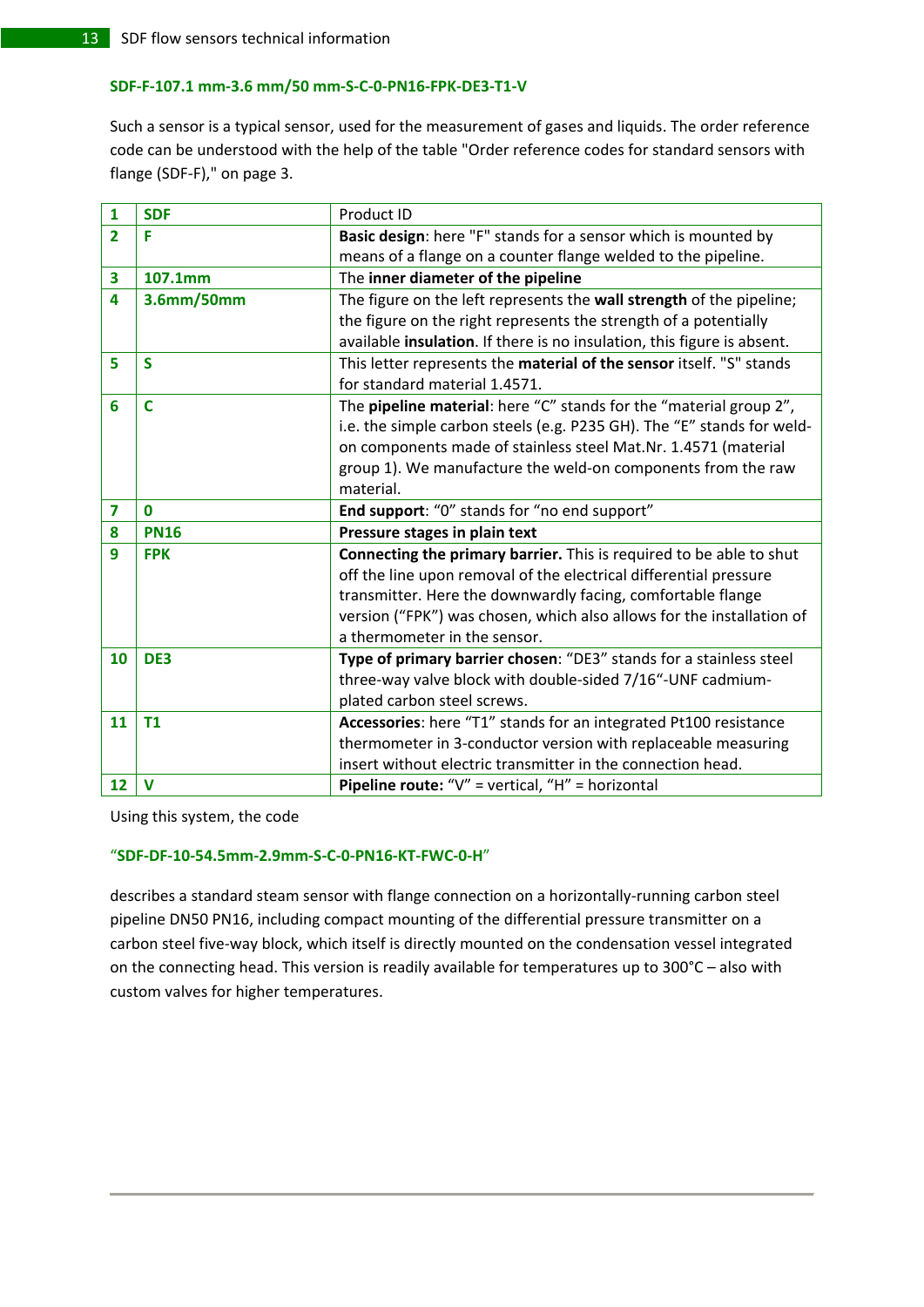#### **Design calculations**

When pre-calculating an SDF sensor essentially two points need to be clarified:

- 1. How much differential pressure must the SDF sensor bear, depending on the specific application data?
- 2. Is the chosen sensor adequate for this differential pressure? Is the differential pressure high enough for the electrical differential pressure transmitter?

Calculating the differential pressure can be carried out very easily and elegantly with the help of a calculation programme, which is always available on the internet. This calculation programme can be found at http://www.ski‐gmbh.com by selecting "Support/Calculations" from the menu. To use the programme you need to register by entering your email address and name. Once you create your own password, you can do your own calculations, save them and access them again, as long as you are connected to the internet.

You can also calculate the differential pressure with the help of the equations in the table "Equations for simple design calculations" on page 3. For rough calculations, it is sufficient to take the transfer coefficient of the chosen SFG sensor from the table 'Table of transfer coefficients of SDF sensors (k factors)' on page 3.

The results should be checked against the table "Permissible maximum differential pressure (in mbar)" (page 3), which can be found in the appendix to this document.

#### **Important note:**

For use with high pressure (e.g. with gases and steam with 20 bar or greater line pressure) and high **flow rates or with very large pipes (inner diameter > 2000mm), please contact us during the design phase!**

### **Process with extremely short damping zones**

#### **Using two sensors**

Short inlet and outlet routes are "slow burners" in flow measurement, especially in larger pipelines. Therefore, we have carried out many experiments in this area and can demonstrate conclusive results. Clear operational rules can be derived from these experiments. We attempted to solve the problem of finding a reproducible solution even under difficult conditions when using a short damping zone. We compared the results of an SDF sensor in the same flow but at three different installation points:

- 1. the optimal placement with a x10 inner diameter (ID) as a damping zone in front of the measuring point and x5 ID as a damping zone behind;
- 2. the placement with a x5 ID inlet section and without an outlet section (x0 ID)
- 3. the placement without an inlet section (x) ID) and with a x5 ID outlet section

The following table shows a selection of the results we obtained: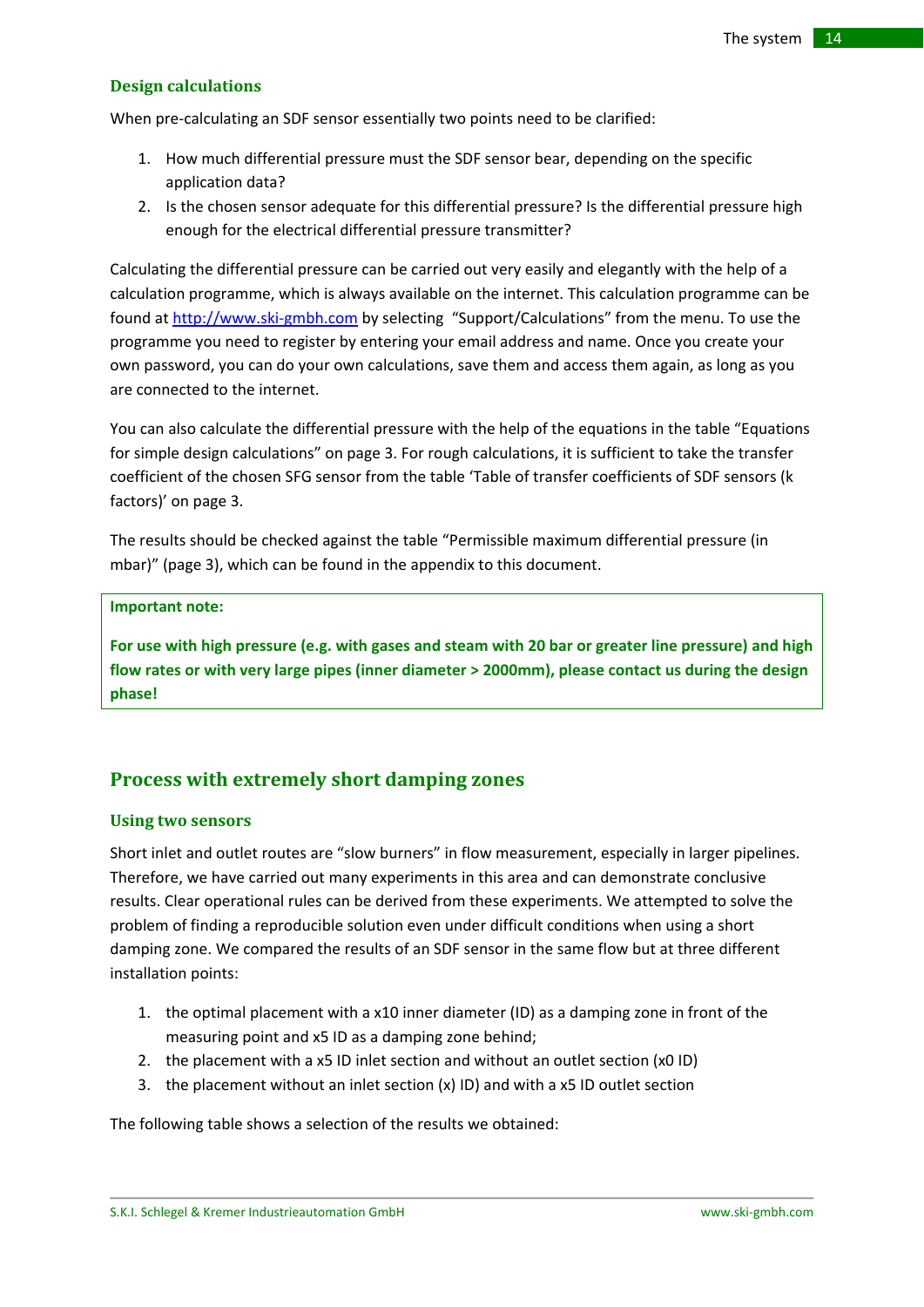|                      | <b>Attempt 1</b> | <b>Attempt 2</b> | <b>Attempt 3</b> |
|----------------------|------------------|------------------|------------------|
| <b>Damping zones</b> |                  | $*$ ID           |                  |
| Inlet                | 10               | 5                |                  |
| Outlet               | 5                | 0                | 5                |
|                      |                  |                  |                  |
| Mass flow in t/h     |                  | Deviation in %   |                  |
| 20                   | 0.36             | $-0.60$          | 1.43             |
| 50                   | 0.20             | $-1.17$          | 0.92             |
| 140                  | $-0.39$          | $-1.26$          | 0.70             |
| 270                  | -0.77            | $-1.51$          | 0.50             |

**The conclusion of this experiment is: using two crosswise SDF flow sensors, in the absence of an inlet section, produces a measurement value with an accuracy of +/‐2% in the flow ratio of minimum to maximum flow rate in the range of 1:13!**

#### **Startup calibration**

While deviating significantly from the DIN 1946‐recommended inlet and outlet sections, an on‐site calibration is the most reliable method to determine the actual flow rate in gas channels. In other media, checking with an anemometer, pitot tube or the like is not advisable, due to the temperature and pressure conditions and the associated health risks.

The procedure uses the following basic formula for the differential pressure sensors:

$$
v = k * \sqrt{\frac{2 * \Delta p}{\rho}}
$$

Here, the k-factor characterises the interaction of the sensor, pipe (whose component the sensor has become after being mounted) and the streaming media. Since all other factors are pure physics, only the k-factor closely reflect this interaction. The factory-made k-factor corresponds to the ideal values determined by our bench tests.

The real k-value is the lever for a correction of the deviation between test and measurement of the specific arrangement. If you have a choice, we recommend the correction of the k‐factor using a pitot or Prandtl pipe or similar procedures. These measuring sensors are not designed or recommended for stationary industrial applications due to their low differential pressures and other aspects. For the calibration of SDF sensors, however, they are well suited, because the influences of the media in both density measurement methods cancel each other out. This simplifies the procedure considerably.

To perform a calibration measurement, we must do two things:

- 1. We must have as many views of the flow as possible, i.e. the more measurement points taken, the better. It is best when at least two axes are measured.
- 2. We need to weight the results in a way that each point is given its due importance. This can be done by calculation or by selecting the measuring point.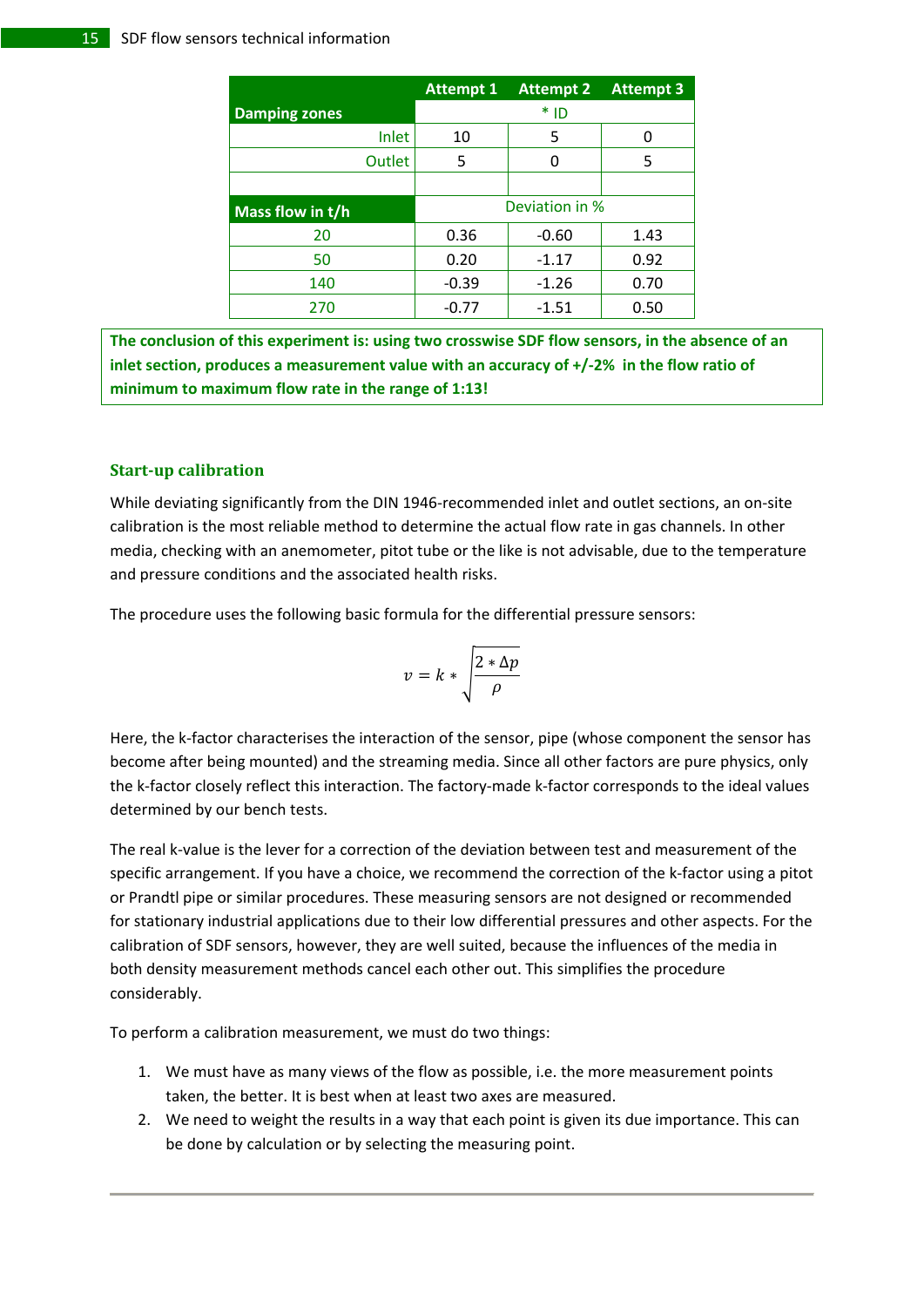In practice, it is easier to fix the measurement points in advance, so that the weighting then happens of its own accord. Of course it makes sense to keep the operating conditions almost constant during the measurement process. Considerable fluctuations of more than 10% of flow rate lead to individual measurements which cannot be compared with each other.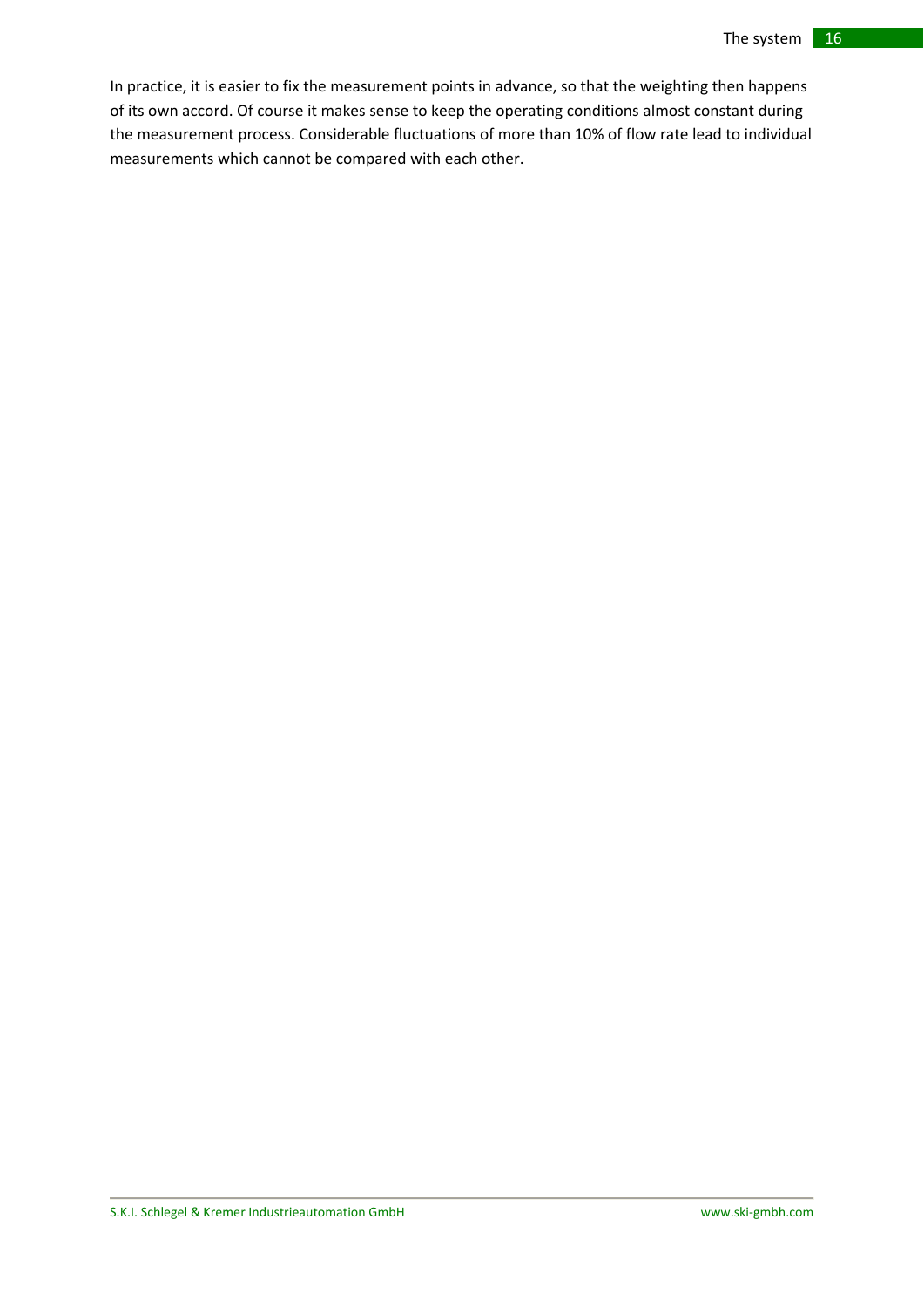## **Illustrations and tables**

## **Equations for simplified design calculation**

| <b>Simplified differential pressure equations</b>  |                                                                                                   |
|----------------------------------------------------|---------------------------------------------------------------------------------------------------|
| <b>Basic equation</b>                              | $v = k * \sqrt{\frac{2 * \Delta p}{\rho}}$ mit $[\Delta p] = Pa(1)$                               |
| <b>Speed</b>                                       | $\Delta p = \frac{\rho}{2} * \left(\frac{v}{k}\right)^2 \text{ mit } [\Delta p] = Pa \text{ (2)}$ |
| <b>Volume flow</b>                                 | $\Delta p = \rho * \left(\frac{25 * \dot{V}}{k * ID^2}\right)^2$ (3)                              |
| <b>Mass flow</b>                                   | $\Delta p = \frac{1}{\rho} * \left( \frac{25 * m}{k * ID^2} \right)^2$ (4)                        |
| Special case of standard volume flow for gases     | $\Delta p = \frac{\rho_N * T_B}{p_B} * \left(\frac{15,23 * \dot{V}_N}{k * ID^2}\right)^2$ (5)     |
| Unit                                               |                                                                                                   |
| <b>Speed</b>                                       | $[v] = m/s$                                                                                       |
| Volume flow, standard volume flow                  | $[V] = m^3/h$ , $[V_N] = Nm^3/h$                                                                  |
| <b>Mass flow</b>                                   | $\left[\dot{m}\right] = \frac{kg}{h}$                                                             |
| <b>Pressure</b>                                    | $[p] = kPa$ abs.                                                                                  |
| <b>Temperature</b>                                 | $[T] = K$                                                                                         |
| <b>Differential pressure</b>                       | $[\Delta p] = mbar$                                                                               |
| Inner diameter                                     | $[ID] = mm$                                                                                       |
| <b>Ratios for SDF sensors in ISO 5167 notation</b> |                                                                                                   |
| <b>Orifice ratio</b>                               | $\beta = \sqrt{1 - \frac{4 * br}{\pi * D}}$                                                       |
| <b>Flow coefficient</b>                            | $C = \left[\frac{1-\beta^4}{\beta^4} * (0.668 - 1.4 * (\beta^2 - 1)^2)\right]^{0.6}$              |
| Differential pressure formula for mass flow        | $dp = \frac{1}{\rho} * \left[ 0.9003 * \frac{\sqrt{1 - \beta^4} * m}{C * d^2} \right]^2$          |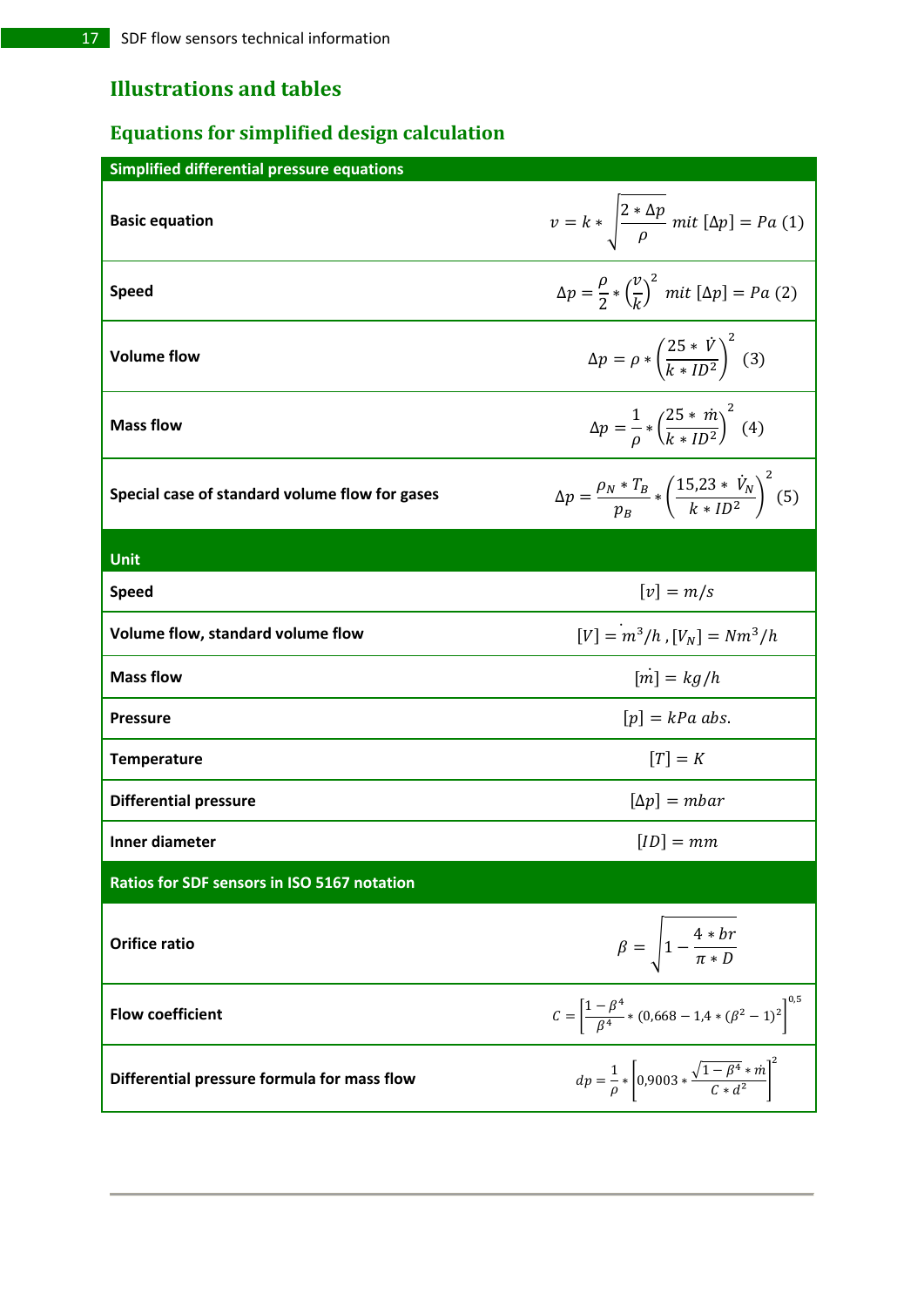| <b>SDF type</b>      |      | 10                                              | 22 | 32 | 50             |  |  |  |  |
|----------------------|------|-------------------------------------------------|----|----|----------------|--|--|--|--|
|                      |      | Pressure loss in % of the differential pressure |    |    |                |  |  |  |  |
|                      | 50   | 29                                              |    |    |                |  |  |  |  |
|                      | 100  | 15                                              | 29 |    |                |  |  |  |  |
|                      | 150  |                                                 | 19 |    |                |  |  |  |  |
|                      | 200  |                                                 | 15 | 19 |                |  |  |  |  |
| Inner diameter in mm | 250  |                                                 | 12 | 16 |                |  |  |  |  |
|                      | 300  |                                                 | 10 | 13 | 21             |  |  |  |  |
|                      | 400  |                                                 | 7  | 10 | 15             |  |  |  |  |
|                      | 500  |                                                 | 6  | 8  | 12             |  |  |  |  |
|                      | 600  |                                                 | 5  | 6  | 10             |  |  |  |  |
|                      | 700  |                                                 | 4  | 6  | 9              |  |  |  |  |
|                      | 800  |                                                 | 4  | 5  | 8              |  |  |  |  |
|                      | 900  |                                                 | 3  | 4  | $\overline{7}$ |  |  |  |  |
|                      | 1000 |                                                 | 3  | 4  | 6              |  |  |  |  |

## **Typical constant pressure losses for SDF sensors**

For example, a SDF‐22 sensor for a diameter DN300, for which a maximum differential pressure of, for example 28.63 mbar was calculated, will produce a constant pressure loss of approximately 10% at this work point, equal to 2.8 mbar.

## **Maximum permissible differential pressures (in mbar)**

| <b>Type</b> |             | <b>SDF-10</b> | <b>SDF-M-22</b> |      |         | <b>SDF-F-22</b> |         | <b>SDF-32</b> |         | <b>SDF-50</b> |
|-------------|-------------|---------------|-----------------|------|---------|-----------------|---------|---------------|---------|---------------|
|             | without     | with          | without         | with | without | with            | without | with          | without | with          |
|             | end support |               |                 |      |         |                 |         |               |         |               |
| 40          | 2214        | 55350         |                 |      |         |                 |         |               |         |               |
| 50          | 1417        | 35424         |                 |      |         |                 |         |               |         |               |
| 65          | 838         | 22671         |                 |      |         |                 |         |               |         |               |
| 80          | 554         | 13415         |                 |      |         |                 |         |               |         |               |
| 100         | 354         | 8856          |                 |      |         |                 |         |               |         |               |
| 125         | 227         | 5668          | 4800            |      | 907     |                 |         |               |         |               |
| 150         |             |               | 3333            |      | 630     |                 |         |               |         |               |
| 200         |             |               | 1875            |      | 354     |                 |         |               |         |               |
| 250         |             |               | 1200            |      | 227     |                 |         |               |         |               |
| 300         |             |               | 833             | 1940 | 157     | 2519            | 280     |               |         |               |
| 350         |             |               | 612             | 1425 | 116     | 1851            | 206     |               |         |               |
| 400         |             |               | 469             | 1091 | 89      | 1417            | 157     | 2519          |         |               |
| 500         |             |               | 300             | 698  | 57      | 907             | 101     | 1612          |         |               |
| 600         |             |               | 208             | 485  | 39      | 630             | 70      | 1120          | 176     | 2821          |
| 700         |             |               | 153             | 356  |         | 463             | 51      | 823           | 130     | 2073          |
| 800         |             |               | 117             | 273  |         | 354             | 39      | 630           | 99      | 1587          |
| 1000        |             |               | 75              | 175  |         | 227             | 25      | 403           | 63      | 1016          |
| 1250        |             |               |                 | 112  |         | 145             |         | 258           | 41      | 650           |
| 1500        |             |               |                 | 78   |         | 101             |         | 179           | 28      | 451           |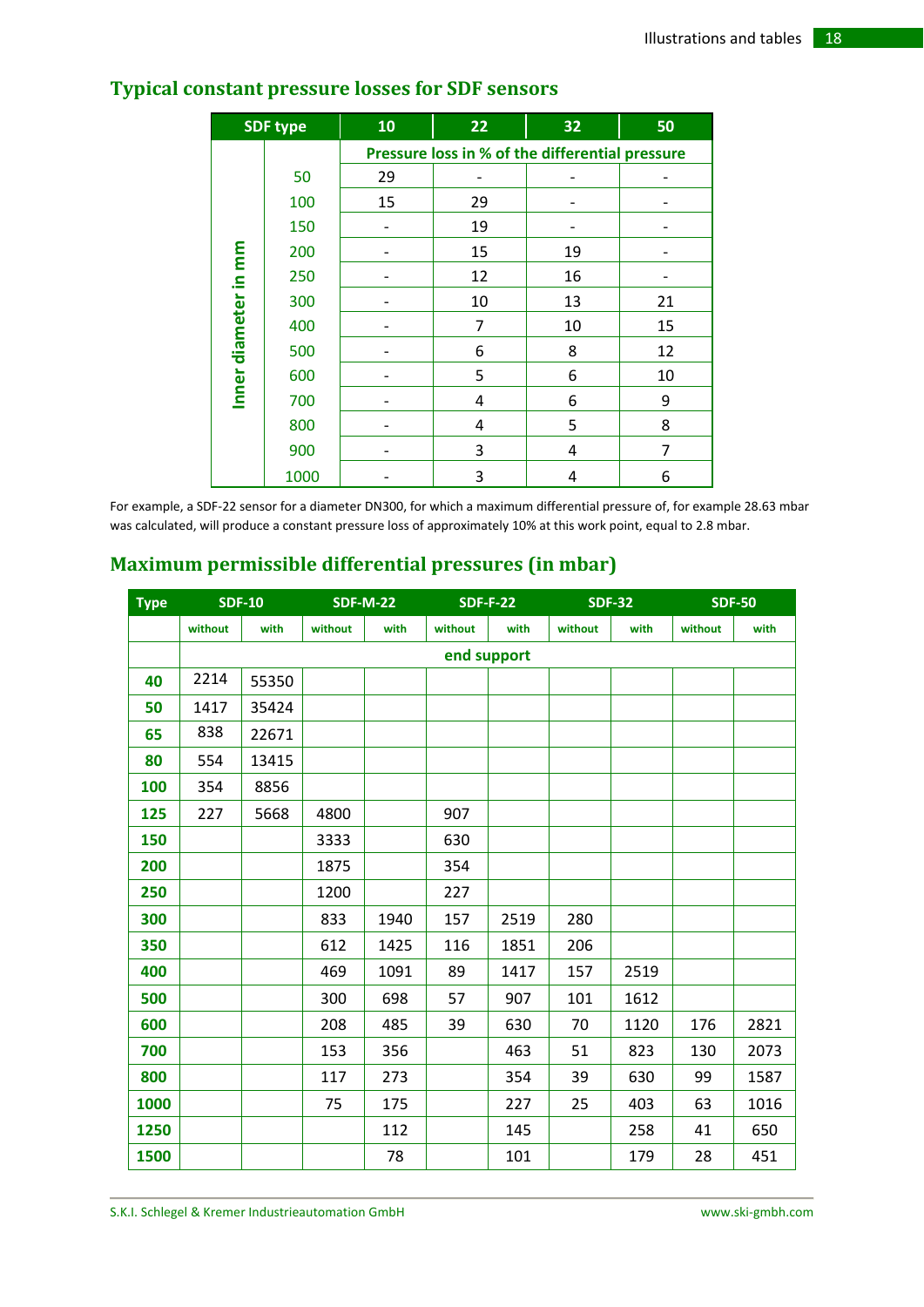## **Table of transfer coefficients of SDF sensors (k factors)**

|      | <b>SDF-10</b> | $SDF-22$ | <b>SDF-32</b> | <b>SDF-50</b> |
|------|---------------|----------|---------------|---------------|
| ID   |               |          |               |               |
| 50   | 0.5284        |          |               |               |
| 65   | 0.5962        |          |               |               |
| 80   | 0.6244        |          |               |               |
| 100  | 0.6420        | 0.5284   |               |               |
| 125  | 0.6522        | 0.5889   |               |               |
| 150  |               | 0.6172   |               |               |
| 200  |               | 0.6420   |               |               |
| 250  |               | 0.6522   | 0.6378        |               |
| 300  |               | 0.6574   | 0.6480        |               |
| 350  |               | 0.6604   | 0.6538        |               |
| 400  |               | 0.6623   | 0.6574        | 0.6384        |
| 450  |               | 0.6636   | 0.6598        | 0.6453        |
| 500  |               | 0.6644   | 0.6615        | 0.6501        |
| 600  |               | 0.6656   | 0.6636        | 0.6560        |
| 700  |               | 0.6662   | 0.6648        | 0.6594        |
| 800  |               | 0.6667   | 0.6656        | 0.6616        |
| 900  |               | 0.6669   | 0.6661        | 0.6630        |
| 1000 |               | 0.6672   | 0.6665        | 0.6640        |
| 1100 |               | 0.6673   | 0.6667        | 0.6647        |
| 1200 |               | 0.6674   | 0.6669        | 0.6653        |
| 1300 |               | 0.6675   | 0.6671        | 0.6657        |
| 1400 |               | 0.6676   | 0.6672        | 0.6660        |
| 1500 |               | 0.6676   | 0.6673        | 0.6663        |
| 1600 |               |          | 0.6674        | 0.6665        |
| 1700 |               |          | 0.6675        | 0.6667        |
| 1800 |               |          | 0.6675        | 0.6668        |
| 1900 |               |          | 0.6676        | 0.6669        |
| 2000 |               |          | 0.6676        | 0.6670        |
| 2500 |               |          |               | 0.6674        |
| 3000 |               |          |               | 0.6676        |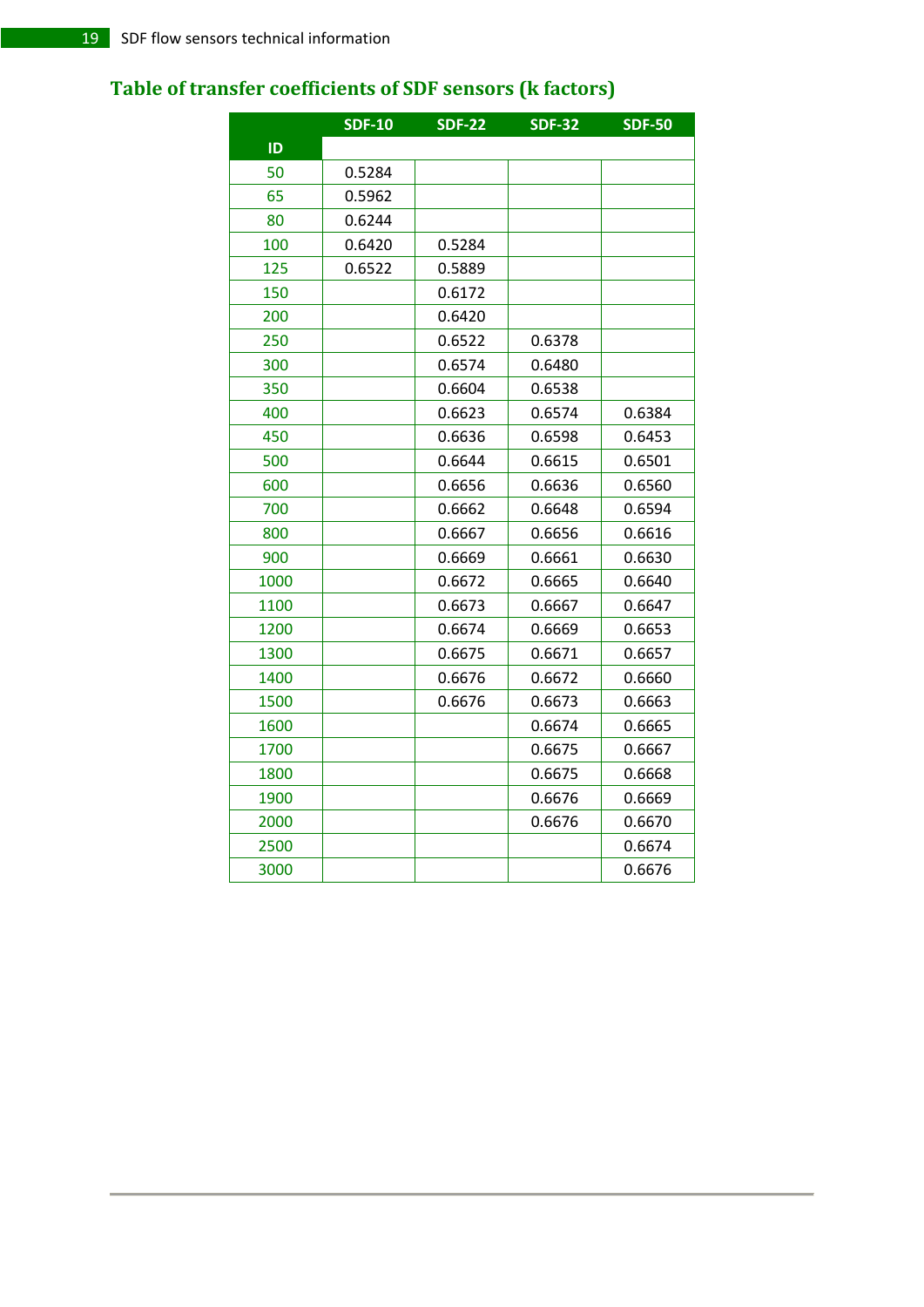## **Inlet and outlet sections**

In general, for the proper function of SDF sensors, the following damping zones must be kept in front of and behind of a deviation from the straight uninterrupted pipe route.

| <b>Pipe route</b>                                                                                                                                                                                                                                                                                                                                                                                                                                                                                                                                             | <b>Inlet</b> | <b>Outlet</b> |
|---------------------------------------------------------------------------------------------------------------------------------------------------------------------------------------------------------------------------------------------------------------------------------------------------------------------------------------------------------------------------------------------------------------------------------------------------------------------------------------------------------------------------------------------------------------|--------------|---------------|
| ₩<br>$\rightarrow$ Flow<br>σ<br>E<br>$\overline{A}$                                                                                                                                                                                                                                                                                                                                                                                                                                                                                                           | $7*ID$       | $3*ID$        |
| ⊪<br>$\mathbb T$<br>$\rightarrow$ Flow<br>Φ<br>E<br>$\mathsf{A}% _{\mathsf{A}}^{\prime\prime}=\mathsf{A}_{\mathsf{A}}^{\prime\prime}% =\mathsf{A}_{\mathsf{A}}^{\prime\prime}% =\mathsf{A}_{\mathsf{A}}^{\prime\prime}% =\mathsf{A}_{\mathsf{A}}^{\prime\prime}% =\mathsf{A}_{\mathsf{A}}^{\prime\prime}% =\mathsf{A}_{\mathsf{A}}^{\prime\prime}% =\mathsf{A}_{\mathsf{A}}^{\prime\prime}% =\mathsf{A}_{\mathsf{A}}^{\prime\prime}% =\mathsf{A}_{\mathsf{A}}^{\prime\prime}% =\mathsf{A}_{\mathsf{A}}^{\prime\prime}% =\mathsf{A}_{\mathsf{A$<br><b>d  I</b> | <b>10*ID</b> | $3*ID$        |
| ∯<br>Necking<br>$\rightarrow$ Flow<br>Ш<br>Ε<br>$\overline{A}$                                                                                                                                                                                                                                                                                                                                                                                                                                                                                                | $7*ID$       | $3*ID$        |
| Regulating<br>device<br>ᢡ<br>嘶<br>$\blacktriangleright$ Flow<br>Φ<br>E<br>$\mathsf{A}% _{\mathsf{A}}^{\prime}=\mathsf{A}_{\mathsf{A}}^{\prime}=\mathsf{A}_{\mathsf{A}}^{\prime}$                                                                                                                                                                                                                                                                                                                                                                              | <b>20*ID</b> | $5*ID$        |

**Important note: please consult us if you are dealing with shorter damping zones than the ones shown here.**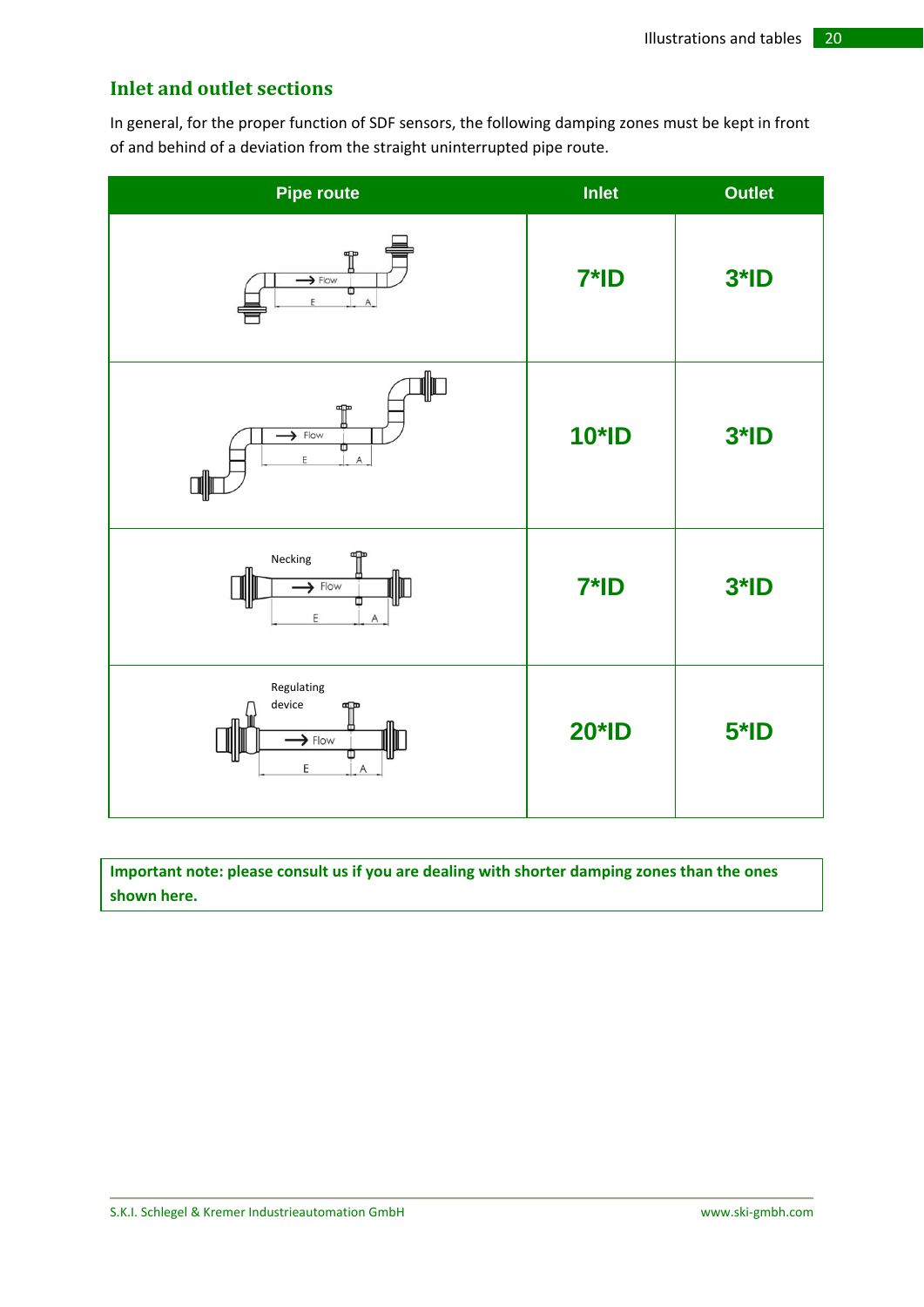## **Ordering codes for standard sensors with flange mounting (SDFF)**

| <b>SDF</b> |           |          |  |                    |              |                  |  |  |                                                                                                                        |
|------------|-----------|----------|--|--------------------|--------------|------------------|--|--|------------------------------------------------------------------------------------------------------------------------|
|            |           |          |  |                    |              |                  |  |  | <b>Pipe mounting</b>                                                                                                   |
|            | F         |          |  |                    |              |                  |  |  | Basic price (up to max. PN64, SDF-32 max. PN40, SDF-50                                                                 |
|            |           |          |  |                    |              |                  |  |  | max. PN16)                                                                                                             |
|            | F         |          |  |                    |              |                  |  |  | Basic price (PN100) 1.4571 * only                                                                                      |
|            | F         |          |  |                    |              |                  |  |  | Basic price (PN160) 1.4571 * only                                                                                      |
|            | <b>FX</b> |          |  |                    |              |                  |  |  | Special model                                                                                                          |
|            |           |          |  |                    |              |                  |  |  | Profile type                                                                                                           |
|            |           | 10       |  |                    |              |                  |  |  | Inner diameter: 35 - 125 mm<br>Inner diameter: 100 - 1200 mm                                                           |
|            |           | 22<br>32 |  |                    |              |                  |  |  |                                                                                                                        |
|            |           | 50       |  |                    |              |                  |  |  | Inner diameter: 400 - 2500 mm<br>Inner diameter: 400 - 6500 mm                                                         |
|            |           |          |  |                    |              |                  |  |  | (number values with unit)<br>Inner diameter                                                                            |
|            |           |          |  |                    |              |                  |  |  | Price per 100 mm                                                                                                       |
|            |           |          |  |                    |              |                  |  |  | (number values with unit)<br>Wall strength $/$ + insulation                                                            |
|            |           |          |  |                    |              |                  |  |  | Price per 100 mm (up to max. PN64)                                                                                     |
|            |           |          |  |                    |              |                  |  |  | Price per 100 mm (PN100/160)                                                                                           |
|            |           |          |  |                    |              |                  |  |  | Special materials for media-touched components                                                                         |
|            |           |          |  |                    |              |                  |  |  | (factors)                                                                                                              |
|            |           |          |  | S                  |              |                  |  |  | Mat.Nr. 1.4571 (316 Ti)                                                                                                |
|            |           |          |  | 41                 |              |                  |  |  | Mat.Nr. 1.4541 (only with process connection "R", "N2" o.                                                              |
|            |           |          |  |                    |              |                  |  |  | "X")                                                                                                                   |
|            |           |          |  | R                  |              |                  |  |  | Mat.Nr. 1.4539 (only with process connection "R" o. "X")                                                               |
|            |           |          |  | н                  |              |                  |  |  | Hastelloy C22) (only with process connection "R" o. "X")                                                               |
|            |           |          |  | HT<br>$\mathbf{x}$ |              |                  |  |  | Inconel 602 (only with process connection "R" o. "X")                                                                  |
|            |           |          |  |                    |              |                  |  |  | Special materials<br>Mounting components materials (without end support)                                               |
|            |           |          |  |                    |              |                  |  |  | PN16/40: Typ10=DN15; Typ22=DN32; Typ32=DN40;<br><b>Typ50=DN80</b><br>PN64/100/160: Typ10=DN25; Typ22=DN40; Typ32=DN40; |
|            |           |          |  |                    |              |                  |  |  | <b>Typ50=DN80</b><br>Flange, carbon steel, PN16                                                                        |
|            |           |          |  |                    | С<br>C       |                  |  |  | Flange, carbon steel, PN40                                                                                             |
|            |           |          |  |                    | C            |                  |  |  | Flange, carbon steel, PN64/100                                                                                         |
|            |           |          |  |                    | E            |                  |  |  | Flange, 1.4571, PN16                                                                                                   |
|            |           |          |  |                    | E            |                  |  |  | Flange, 1.4571, PN40                                                                                                   |
|            |           |          |  |                    | E            |                  |  |  | Flange, 1.4571, PN64/100                                                                                               |
|            |           |          |  |                    | $\mathbf{x}$ |                  |  |  | Special model                                                                                                          |
|            |           |          |  |                    |              |                  |  |  | <b>End support</b>                                                                                                     |
|            |           |          |  |                    |              | $\mathbf 0$      |  |  | Without                                                                                                                |
|            |           |          |  |                    |              | <b>SC</b>        |  |  | End support with carbon steel R1"plug (max. PN40 180°C)                                                                |
|            |           |          |  |                    |              |                  |  |  | End support (pipe thread & cap) carbon steel (max. PN40                                                                |
|            |           |          |  |                    |              | <b>SC</b>        |  |  | $180^{\circ}$ C)                                                                                                       |
|            |           |          |  |                    |              | <b>SE</b>        |  |  | End support (pipe thread & cap) 1.4571 (max. PN40 180°C)                                                               |
|            |           |          |  |                    |              | GF               |  |  | End support with flange, carbon steel, PN16                                                                            |
|            |           |          |  |                    |              | GF               |  |  | End support with flange, carbon steel, PN40                                                                            |
|            |           |          |  |                    |              | GF               |  |  | End support with flange, carbon steel, PN64/100                                                                        |
|            |           |          |  |                    |              | GF               |  |  | End support with flange, 1.4571, PN16                                                                                  |
|            |           |          |  |                    |              | GF               |  |  | End support with flange, 1.4571, PN40                                                                                  |
|            |           |          |  |                    |              | GF               |  |  | End support with flange, 1.4571, PN64/100                                                                              |
|            |           |          |  |                    |              | GG               |  |  | Closed end support, carbon steel, max. PN100                                                                           |
|            |           |          |  |                    |              | GG               |  |  | Closed end support, 1.4571, max. PN100                                                                                 |
|            |           |          |  |                    |              | $\boldsymbol{x}$ |  |  | Special model                                                                                                          |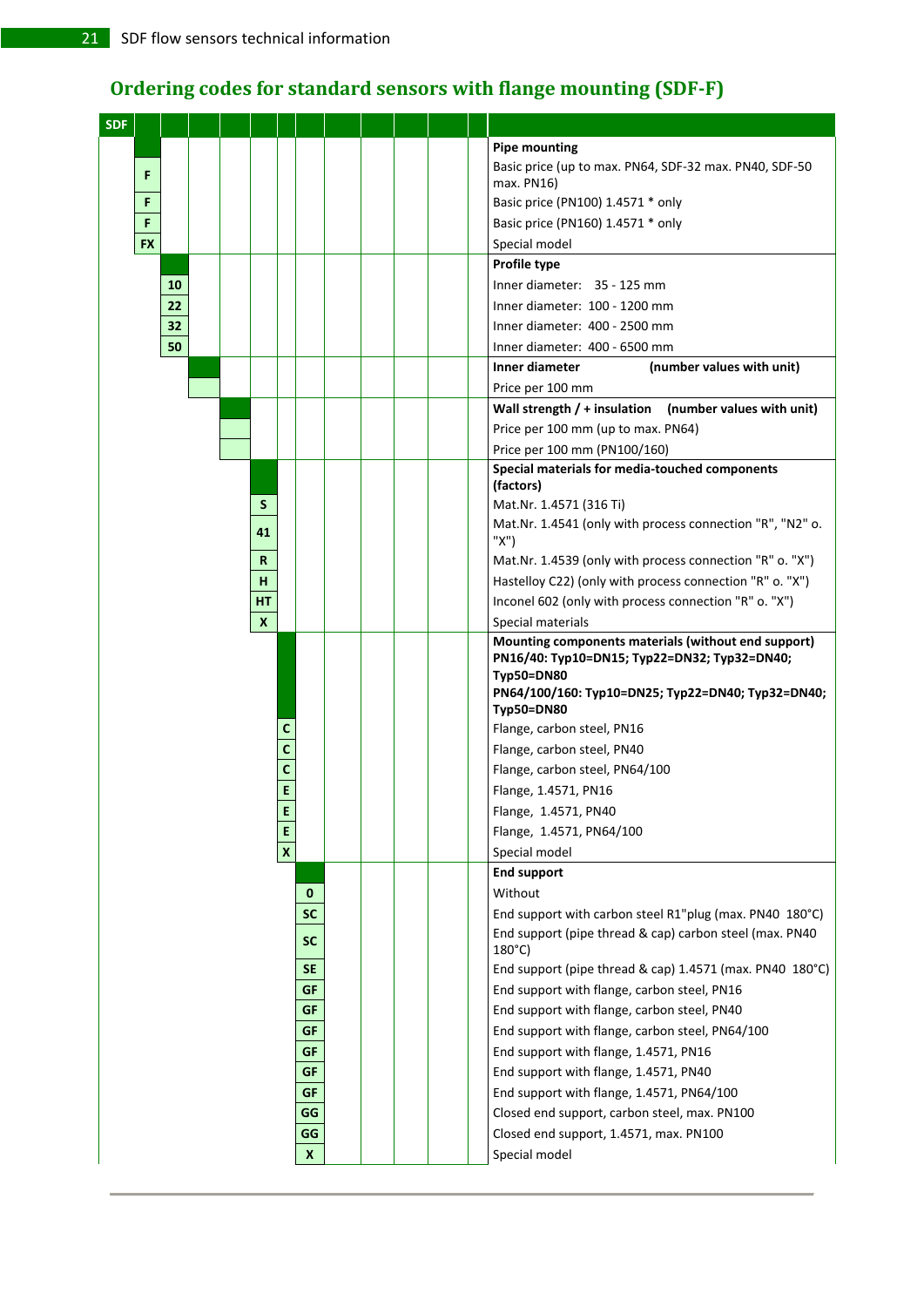|                  |                  |    | Pressure stages (e.g. "PN16", "300 lbs." or similar)                                                                                                                                                     |  |
|------------------|------------------|----|----------------------------------------------------------------------------------------------------------------------------------------------------------------------------------------------------------|--|
|                  |                  |    | Process/differential pressure connections                                                                                                                                                                |  |
| N <sub>2</sub>   |                  |    | Nipple with 1/2-14-NPT external thread                                                                                                                                                                   |  |
| <b>N4</b>        |                  |    | Nipple with 1/4-18-NPT external thread                                                                                                                                                                   |  |
| R <sub>2</sub>   |                  |    | Nipple with R1/2" external thread                                                                                                                                                                        |  |
| R4               |                  |    | Nipple with R1/4" external thread                                                                                                                                                                        |  |
| R                |                  |    | Spouts 12mm                                                                                                                                                                                              |  |
| S                |                  |    | Hose stem 10.5 x 1.5mm                                                                                                                                                                                   |  |
| FP               |                  |    | Flange plate for assembly of a 3-way valve block (only<br>without integrated temperature recording)                                                                                                      |  |
|                  |                  |    | Double-flange for the construction of two 3-way valve                                                                                                                                                    |  |
| <b>FPD</b>       |                  |    | blocks (only without integrated temperature recording)                                                                                                                                                   |  |
|                  |                  |    | Flange plate for constructing a 3-way valve block but                                                                                                                                                    |  |
| <b>FPK</b>       |                  |    | rotated by 90°, for integrated temperature recording for                                                                                                                                                 |  |
| <b>FPX</b>       |                  |    | example                                                                                                                                                                                                  |  |
| $\boldsymbol{x}$ |                  |    | Special direct mounting device, for reversing tap mounting<br>Special model                                                                                                                              |  |
|                  |                  |    | <b>Initial barrier</b>                                                                                                                                                                                   |  |
|                  |                  |    |                                                                                                                                                                                                          |  |
|                  | $\mathbf{0}$     |    | no initial barrier                                                                                                                                                                                       |  |
|                  | <b>KE</b>        |    | Ball valves PN40 of 1.4401 (max. 200°C)                                                                                                                                                                  |  |
|                  | AC1              |    | Stop valves PN420 DN5, carbon steel, 1/2" NPT (max.<br>$200^{\circ}$ C)                                                                                                                                  |  |
|                  | AE1              |    | Stop valves PN420 DN5, 1.4404, 1/2" NPT (max. 200°C)                                                                                                                                                     |  |
|                  | DE1              |    | 3-way valve block, materials 1.4401 (max. 200°C)<br>Screws: process-relevant 7/16-UNF cadmium-plated,                                                                                                    |  |
|                  |                  |    | differential pressure transmitter-relevant, metric, stainless<br>steel (only with flange plate)                                                                                                          |  |
|                  | DE <sub>2</sub>  |    | like 'DE1', but with process-relevant screws 7/16-UNF<br>stainless steel                                                                                                                                 |  |
|                  | DE3              |    | like 'DE1', but with differential pressure transmitter-<br>relevant screws 7/16-UNF cadmium-plated                                                                                                       |  |
|                  | DE4              |    | like 'DE2', , but with differential pressure transmitter-<br>relevant screws 7/16-UNF stainless steel                                                                                                    |  |
|                  | FE <sub>1</sub>  |    | 5-way valve block, material 1.4401 (max. 200°C),<br>Screws: process-relevant 7/16-UNF cadmium-plated,<br>differential pressure transmitter-relevant, metric, stainless<br>steel (only with flange plate) |  |
|                  | $\boldsymbol{x}$ |    | Special model, see extra brochure if required                                                                                                                                                            |  |
|                  |                  |    | Accessories (multiple selection possible; separate with                                                                                                                                                  |  |
|                  |                  |    | "/")                                                                                                                                                                                                     |  |
|                  | 0                |    | without                                                                                                                                                                                                  |  |
|                  | <b>VC</b>        |    | 1 pair of fittings for 12 mm pipe connection, carbon steel                                                                                                                                               |  |
|                  | <b>VE</b>        |    | 1 pair of fittings for 12 mm pipe connection, 1.4571                                                                                                                                                     |  |
|                  | <b>UC</b>        |    | Reversing tap PN100 with rinsing connection made of<br>carbon steel (max. 200°C)                                                                                                                         |  |
|                  | <b>UE</b>        |    | Reversing tap PN100 with rinsing connection made of<br>1.4571 (max. 200°C)                                                                                                                               |  |
|                  | <b>CH</b>        |    | One-sided cleaning ports for compressed air supply (R1/8")                                                                                                                                               |  |
|                  | IH.              |    | Inspection and cleaning ports (only advisable with end<br>support)                                                                                                                                       |  |
|                  | <b>FTGE</b>      |    | Sensor tip, guide, made of 1.4571 in the end support with<br>rubber rings for the medium of water (max. 80°C) (needed                                                                                    |  |
|                  |                  |    | in addition to the normal end support)                                                                                                                                                                   |  |
|                  | $\boldsymbol{x}$ |    | Special model, see extra brochure if necessary                                                                                                                                                           |  |
|                  |                  |    | Pipe route                                                                                                                                                                                               |  |
|                  |                  | н. | Horizontal                                                                                                                                                                                               |  |
|                  |                  | v  | Vertical (also on a slanting route)                                                                                                                                                                      |  |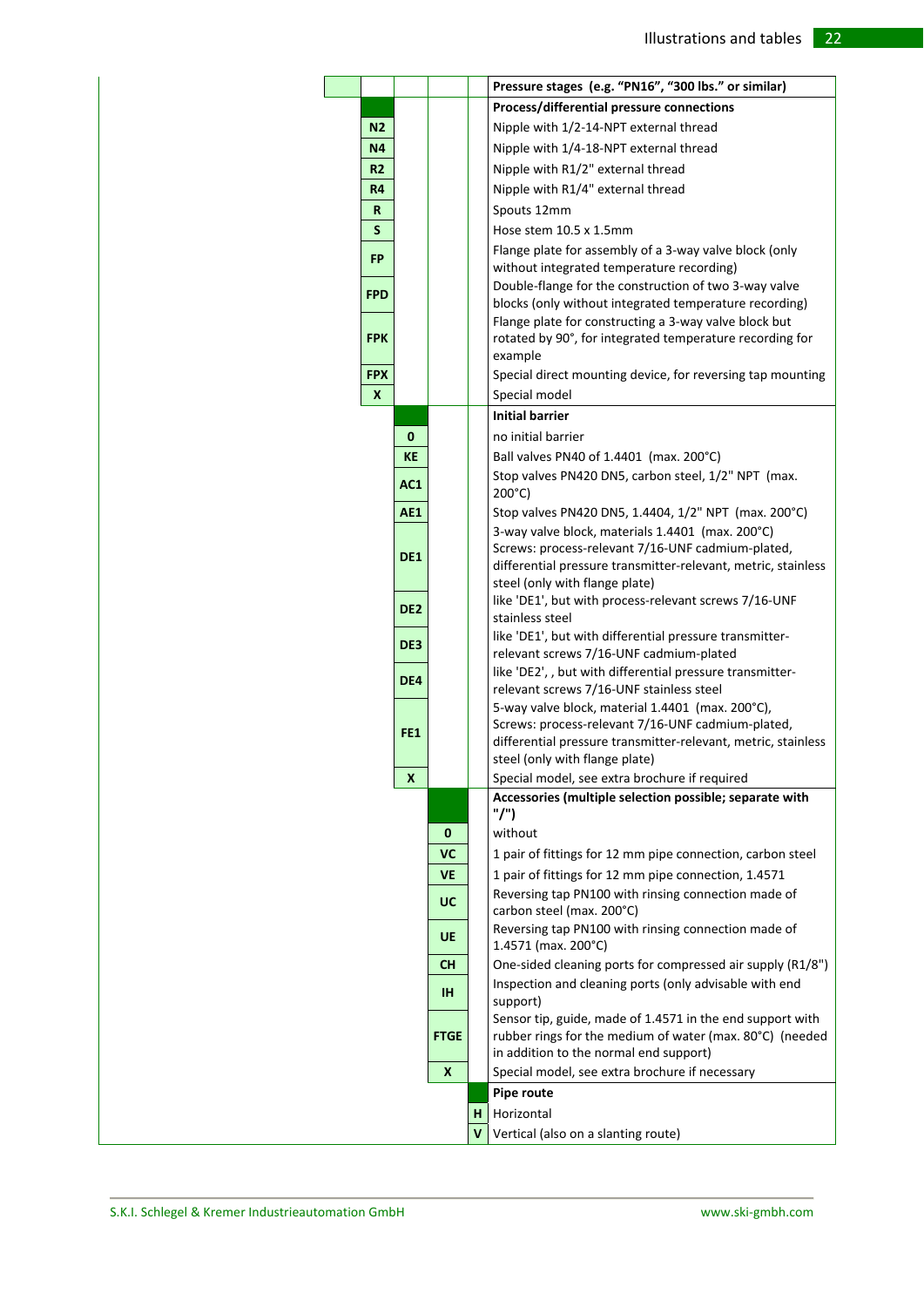## **Summary of the general specification data of SDF sensors**

- $\blacksquare$  Suitable for the measurement of gases, fluids and steam
- Two-chamber profile, symmetrical construction
- Two-way operation is possible
- Inherent vortex damping ("Karmann'sche Wirbelstraße" theory)
- Measurement area: depends on the lowest differential pressure; recommendation:
	- o Gases: smallest measurement area  $\Delta p_{FS,min}$ = 1mbar
	- o Steam and liquids: smallest measurement area  $\Delta p_{FS,min}$ = 5-10 mbar
- Pipe diameter from DN40 to DN11000
- **Materials** 
	- o Wetted parts: 1.4571 (standard); optional: Hastelloy C22, Inconel 602, Monel, 1.4871, 15 Mo 3, 1.4922/P91/P92 – other materials available on request
	- o Mounting components: P235GH (standard); optional: 1.4571, 15/16 Mo 3, 1.7380, 1.4922 – other materials available on request
- Temperature of the medium to be measured: -180°C to 1100°C
- **Pressure stages: PN16 (standard) to PN420 (3000 lbs.); special pressures available on request**
- Conforms to DGRL 97/23/EG
- Max. measurement deviation: typically 1% of the measurement value in the specified dynamic range
- Dynamic:
	- o Max. 1:10 with a measuring transmitter
	- o Max. 1:40 in split range operating mode (max. deviation in the range 1:10 less than 1% of the measurement value)
- Connections:
	- o ½"‐14‐NPTM (standard for gases and liquids)
	- o Flange connection for direct mounting of a differential pressure transmitter (optional)
	- o Condensation vessel with welded connection (standard for steam)
	- o Compact head with integrated condensation vessels (optional for steam)
- Mounting in the pipeline: materials depending on pipeline material, construction:
	- o Weld‐on connection piece with cutting ring fitting
	- o Mounting flange depending on pressure stage
- Contamination of the measurement materials:
	- $\circ$  Dry dust: max. 100 mg/m<sup>3</sup>
	- o Max. 10 g/m<sup>3</sup> dust when using an air purging system LSE-HD (consult manufacturer for higher dust load)
	- o Acidic components in the material to be measured: adapt the material to the wetted parts
- Particular qualities/features:
	- o High accuracy and excellent dynamics
	- o Consistently low pressure losses
	- o Low procurement and installation costs
	- o Easy to retrofit
	- o Two‐way operational mode
	- o Robustness and insensitivity to contamination of the material to be measured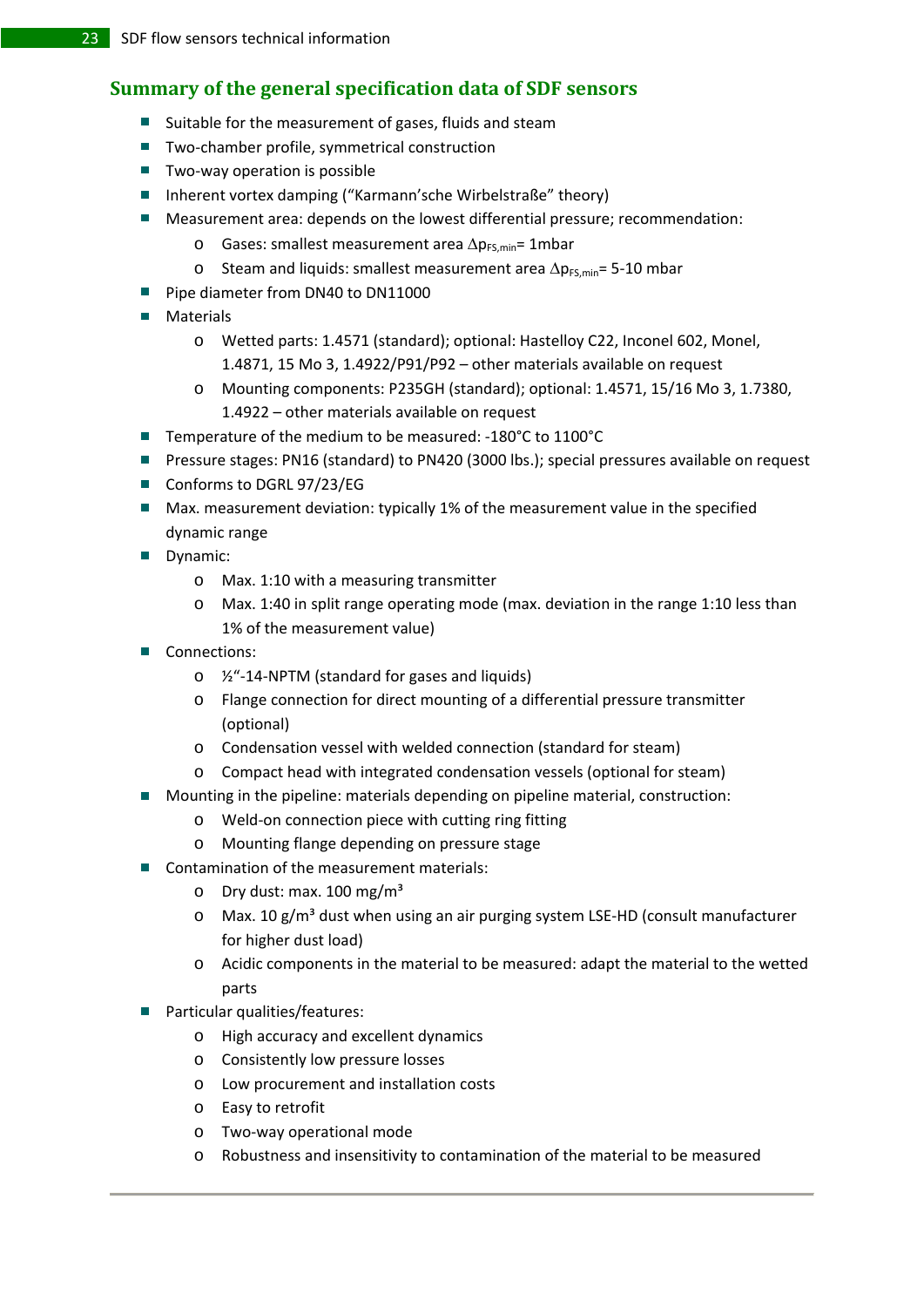### **FAQs**

#### **The evaluation unit can only calculate the flow rate in relation to a deviation from the design point. How should the transfer equation look under these circumstances?**

The amount of the mass flow to be determined depends, for compressible media, not only on the measured differential pressure, but also on pressure and temperature which affect the density of the medium. If a measurement is designed, then you determine the differential pressure around a specific pressure-temperature-value pair. If the signal now deviates in practice from this pair of values, a correction must be made. This correction is relatively complicated and generally should be left to a special process computer. Only for measurements with idealised gases (i.e. all gas measurements with pressures that are not too high), the correction can be made using the following formulas:

$$
qV_N = \sqrt{\frac{p * T_D * \Delta p}{p_D * T * \Delta p_D}} * qV_{N,D} = \sqrt{\frac{p * T_D}{p_D * T}} * qV_{N,D} * \sqrt{\frac{i_{\Delta p} - 4mA}{16 mA}}
$$

If the differential pressure transmitter square roots already, then this results:

$$
qV_N = \sqrt{\frac{p * T_D}{p_D * T} * qV_{N,D} * \frac{i_{\Delta p} - 4mA}{16 mA}}
$$

The index "D" stands here for design data ("design"), the values without index "D" stand for currently measured operating values.  $i_{\Delta p}$  is the flow measured by the differential pressure transmitter.

#### **How does the transfer curve of the output signal appear as a function of the mass flow?**

The curve is derived from the "mother of all differential pressure equations", which was given at the beginning of this document.

$$
v = k * \sqrt{\frac{2 * \Delta p}{\rho}}
$$

When applied to the context of the current output of a differential pressure transmitter for flow rate, a characteristic curve is produced.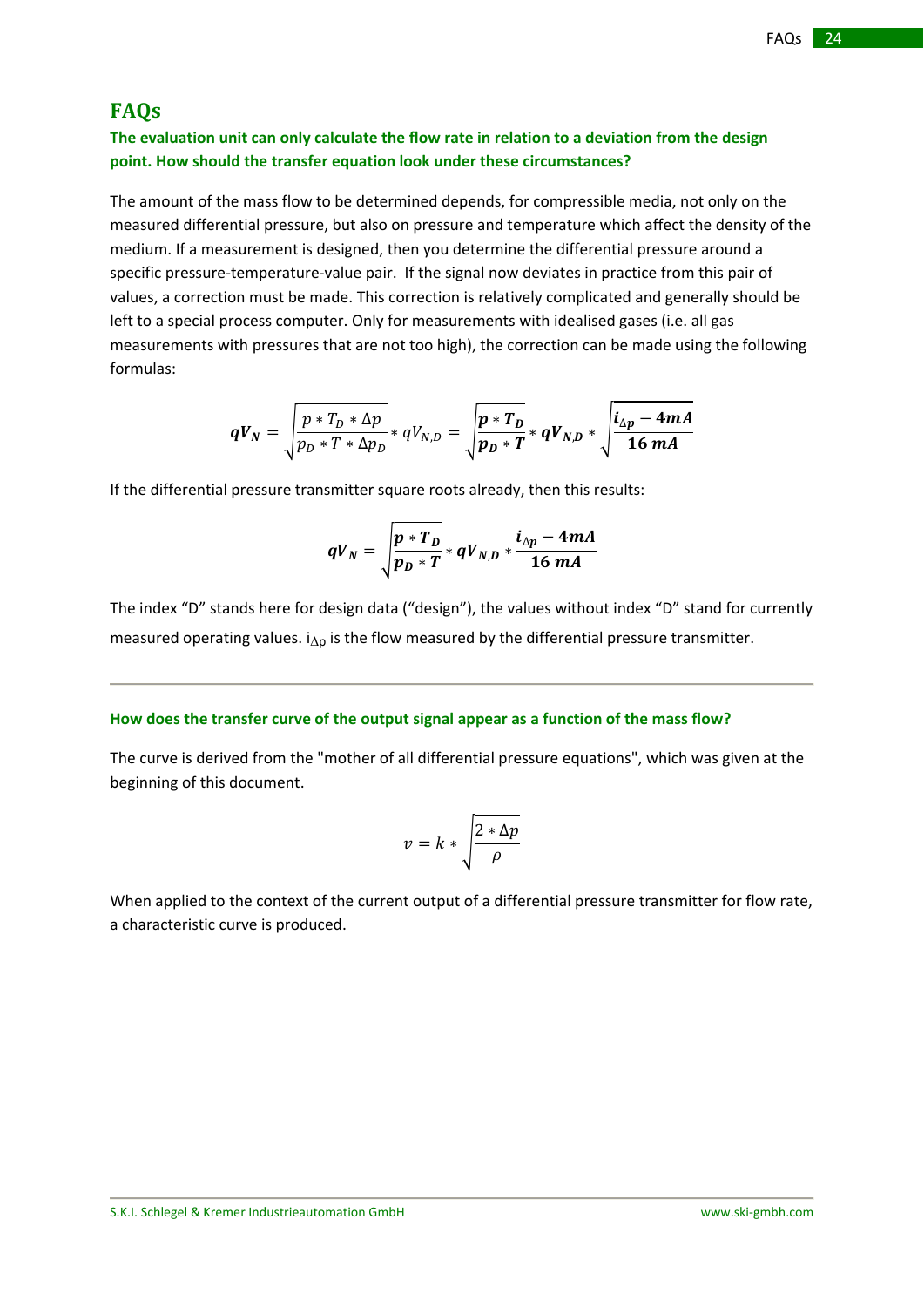

When using a root-extracting transmitter the transmission characteristic is of course a straight line.